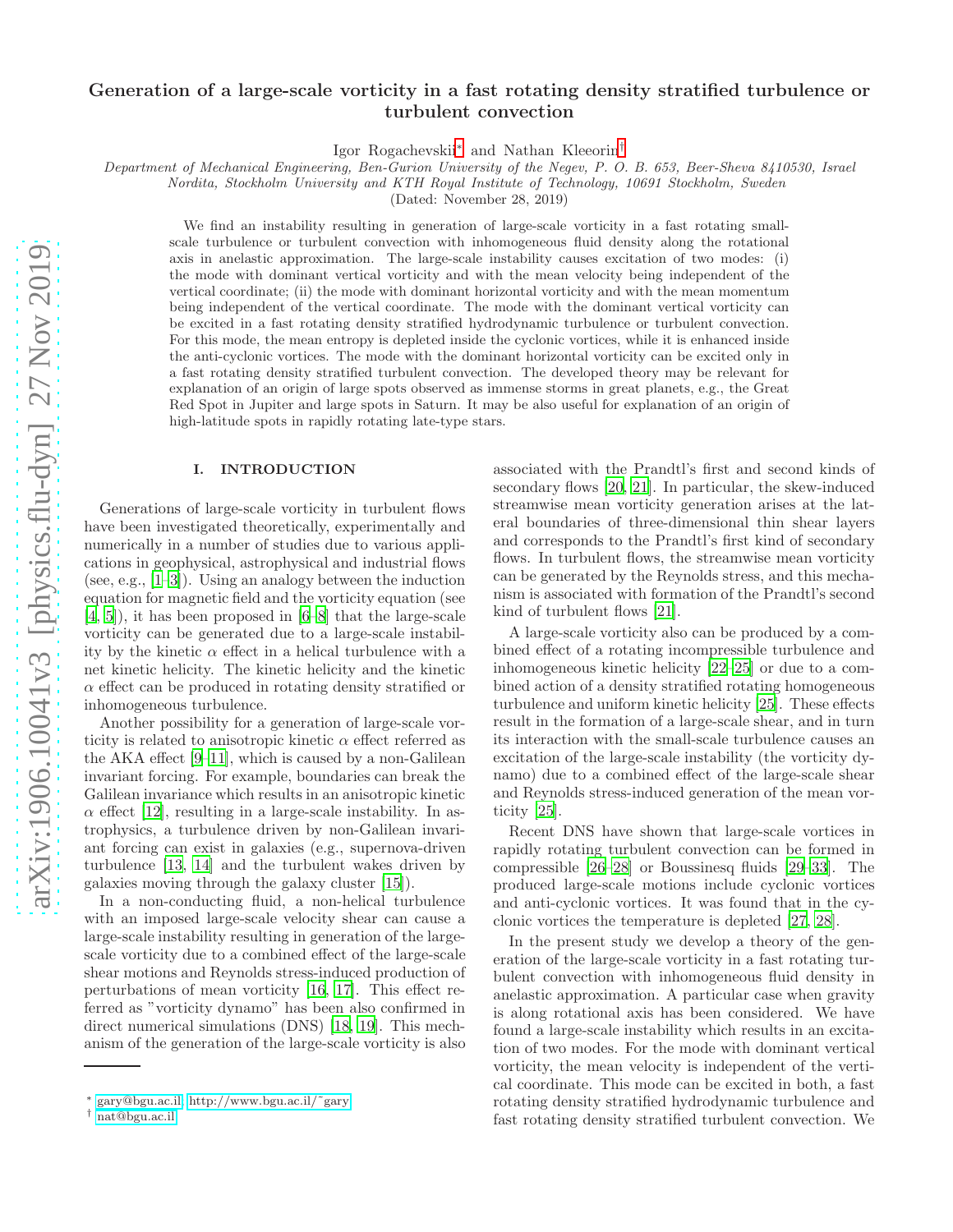have demonstrated that for this mode, the mean entropy is depleted inside the cyclonic vortices in agreement with [\[27,](#page-11-24) [28](#page-11-21)]. For the second mode, the horizontal component of the mean vorticity is dominant, and the mean momentum is independent of the vertical coordinate.

This study may be relevant to formation mechanisms of large spots observed in the form of immense storms in great planets (e.g., the Great Red Spot in Jupiter and large spots in Saturn, see, e.g., [\[34](#page-11-25)[–36\]](#page-11-26)), and it may be useful for explanation of an origin of high-latitude spots seen in Doppler imaging in rapidly rotating latetype stars [\[27](#page-11-24), [28](#page-11-21)].

This paper is organized as follows. In Section II we consider the effect of fast rotation on the Reynolds stress and the effective force. Here we outline the method of derivations and approximations made for study of this effect. Using mean-field equations and the derived rotational contributions to the Reynolds stress, we study in Section III the large-scale instability causing the generation of the large-scale vorticity in a fast rotating turbulent convection with inhomogeneous fluid density along the rotational axis. Finally, conclusions are drawn in Section V. In Appendix A we present details of the derivation of equation for the rotational contributions to the Reynolds stress. In Appendix B we give an explicit form for the mean-field equations describing the large-scale instability which results in generation of the mean vorticity for different modes. In Appendix C we discuss the role of the centrifugal force in the production of large-scale vorticity. The centrifugal force causes the inhomogeneous density distribution in the plane perpendicular to the angular velocity  $\Omega$ . We have shown in Appendix C that a combined effect of a fast rotation and horizontal inhomogeneity of the fluid density (caused by the centrifugal force) results in the production of the large-scale vertical vorticity in an anisotropic isothermal turbulence.

## II. EFFECT OF FAST ROTATION ON THE REYNOLDS STRESS AND THE EFFECTIVE FORCE

To derive mean-field equations which describe generation of the large-scale vorticity, we consider a small-scale low-Mach-number fast rotating density stratified turbulent convection in anelastic approximation with equation of state for the ideal gas. To investigate effect of fast rotation on the Reynolds stress in a turbulent convection with inhomogeneous fluid density, we use a mean field approach whereby the velocity, pressure and entropy are decomposed in the mean and fluctuating parts. An ensemble averaging of the momentum and entropy equations yields the equations for mean velocity,  $\overline{U}(t, x)$ , and mean entropy,  $\overline{S}(t, x)$ , in the reference frame rotating with the constant angular velocity  $\Omega$ :

<span id="page-1-0"></span>
$$
\frac{\partial \overline{U}_{i}}{\partial t} + (\overline{U} \cdot \nabla) \overline{U}_{i} = -\nabla_{i} \left( \frac{\overline{P}}{\rho_{0}} \right) - g_{i} \overline{S} + 2(\overline{U} \times \Omega)_{i}
$$

$$
- \frac{1}{\rho_0} \nabla_j \left( \rho_0 \langle u'_i u'_j \rangle \right), \tag{1}
$$

$$
\frac{\partial \overline{S}}{\partial t} + (\overline{U} \cdot \nabla) \overline{S} = -(\overline{U} \cdot \nabla) S_0 - \frac{1}{\rho_0} \nabla \cdot (\rho_0 \langle u' s' \rangle), \tag{2}
$$

where  $\overline{S} = \overline{T}/T_0 - (1 - \gamma^{-1})\overline{P}/P_0$ ,  $\overline{T}$  and  $\overline{P}$  are the mean entropy, the mean temperature and the mean pressure, respectively,  $\gamma$  is the ratio of specific heats,  $u'$ and s' are fluctuations of the fluid velocity and entropy,  $\langle u'_i u'_j \rangle$  is the Reynolds stress describing turbulent viscosity and rotational effects to turbulent convection,  $\langle u's' \rangle$  is the turbulent flux of entropy,  $T_0$ ,  $P_0$ ,  $S_0$  and  $\rho_0$  are the fluid temperature, pressure, entropy, and density, respectively, in the basic reference state and  $\nabla S_0 = (\gamma P_0)^{-1} \nabla P_0 - \rho_0^{-1} \nabla \rho_0$ . The variables with the subscript "0" correspond to the hydrostatic nearly isentropic basic reference state defined by  $\nabla P_0 = \rho_0 \mathbf{g}$  and  $g \cdot \nabla S_0 \approx 0$ , where g is the acceleration due to the gravity. In Eqs.  $(1)$ – $(2)$  we neglect small molecular viscosity and heat conductivity terms.

To derive equations for the rotational contributions to the Reynolds stress, we follow the method that is developed in [\[25,](#page-11-19) [37](#page-11-27)] and outlined below (see, for details Appendix A). We use equations for fluctuations of velocity  $u'$  and entropy  $s' = \theta/T_0 - (1 - \gamma^{-1})p'/P_0$ :

<span id="page-1-1"></span>
$$
\frac{\partial u'}{\partial t} = -(\overline{U} \cdot \nabla)u' - (u' \cdot \nabla)\overline{U} - \nabla \left(\frac{p'}{\rho_0}\right) - g s'
$$
  
+2u' \times \Omega + U^N, (3)

$$
\frac{\partial s'}{\partial t} = -(\mathbf{u}' \cdot \nabla)\overline{S} - (\overline{\mathbf{U}} \cdot \nabla)s' + S^N,
$$
\n(4)

where  $p'$  and  $\theta$  are fluctuations of fluid pressure and temperature, respectively,  $\boldsymbol{U}^N = \langle (\boldsymbol{u}' \cdot \boldsymbol{\nabla}) \boldsymbol{u}' \rangle - (\boldsymbol{u}' \cdot \boldsymbol{\nabla}) \boldsymbol{u}'$ and  $S^N = \langle (\boldsymbol{u}' \cdot \boldsymbol{\nabla})s \rangle - (\boldsymbol{u}' \cdot \boldsymbol{\nabla})s$  are the nonlinear terms, and the angular brackets imply ensemble averaging. In Eqs.  $(3)$ – $(4)$  we neglect small molecular viscosity and heat conductivity terms. Equation [\(3\)](#page-1-1) is written in the reference frame rotating with the constant angular velocity  $\Omega$ . The turbulent convection is considered as a small deviation from a well-mixed adiabatic reference state. The equations for fluctuations of velocity and entropy are obtained by subtracting equations  $(1)$ – $(2)$  for the mean fields from the corresponding equations for the total velocity  $\overline{U} + u'$  and entropy  $\overline{S} + s'$  fields. The fluid velocity for a low Mach number flows with strong inhomogeneity of the fluid density  $\rho_0$  along the gravity field is assumed to be satisfied to the continuity equation written in the anelastic approximation, div  $(\rho_0 \overline{U}) = 0$  and  $\mathrm{div} \, (\rho_0 \, \boldsymbol{u}') = 0.$ 

To study the effects of fast rotation on the Reynolds stress in density stratified turbulent convection, we perform the derivations which include the following steps:

(i) using new variables for fluctuations of velocity  $v =$  $\overline{\rho_0} \mathbf{u}'$  and entropy  $s = \sqrt{\rho_0} s'$ ;

(ii) derivation of the equations for the second-order moments of the velocity fluctuations  $\langle v_i v_j \rangle$ , the entropy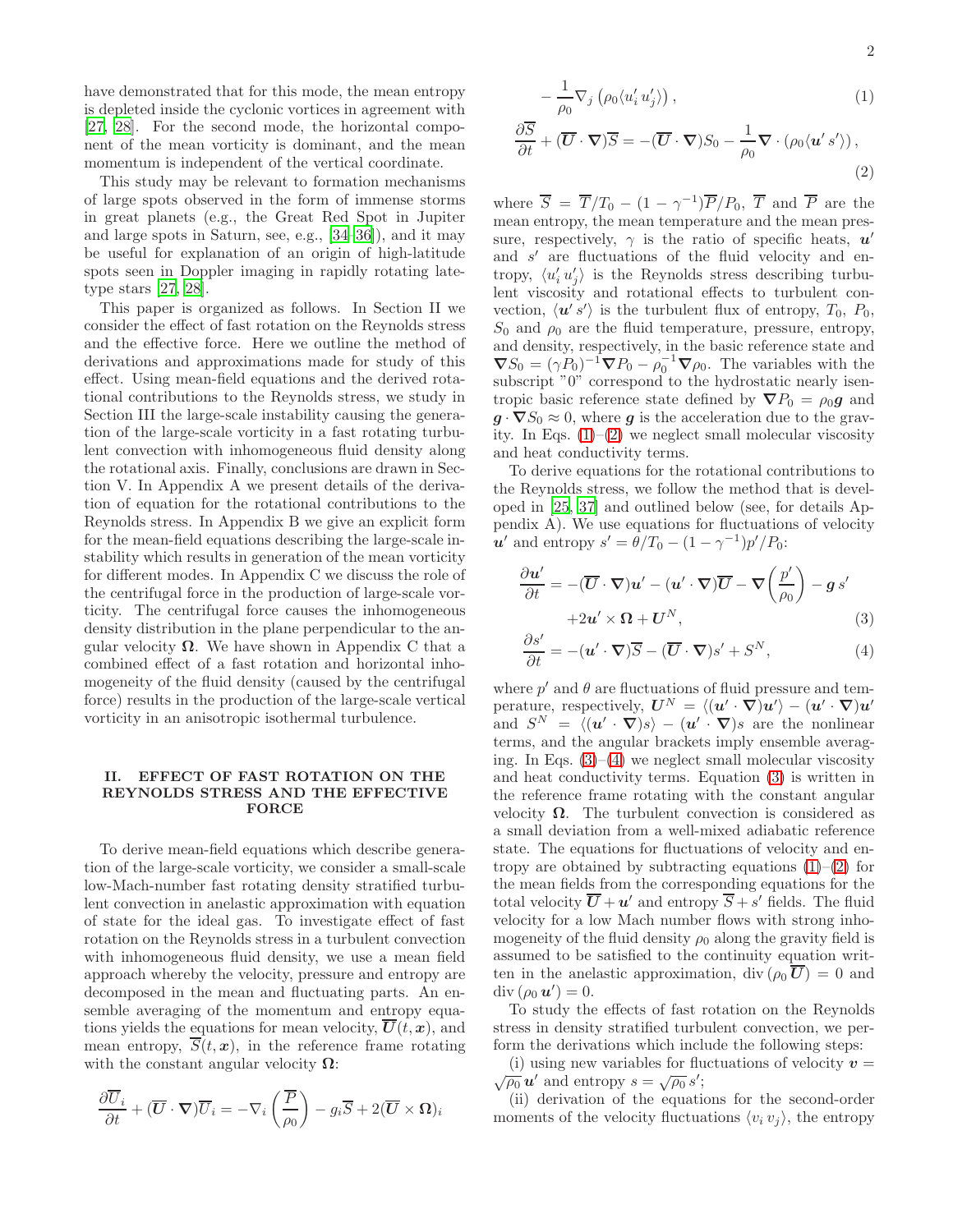fluctuations  $\langle s^2 \rangle$  and the turbulent flux of entropy  $\langle v_i s \rangle$ in the  $k$  space;

(iii) application of the multi-scale approach [\[38\]](#page-11-28) that allows us to separate turbulent scales from large scales;

(iv) adopting the spectral  $\tau$  approximation [\[39](#page-11-29)[–41](#page-11-30)] (see below);

(v) solution of the derived second-order moment equations in the  $k$  space;

(vi) returning to the physical space to obtain expression for the Reynolds stress as the function of the rotation rate Ω.

The derived equations for the second-order moments of the velocity fluctuations  $\langle v_i v_j \rangle$ , the entropy fluctuations  $\langle s^2 \rangle$  and the turbulent flux of entropy  $\langle v_i s \rangle$  [see Eqs.  $(A1)$ – $(A3)$  in Appendix A, include the first-order spatial differential operators  $\hat{\mathcal{N}}$  applied to the third-order moments  $M^{(III)}$ . A problem arises how to close the system of the second-moment equations, i.e., how to express the set of the third-moment terms  $\hat{\mathcal{N}}M^{(III)}(\boldsymbol{k})$ through the lower moments (see, e.g., [\[40](#page-11-31), [42,](#page-11-32) [43\]](#page-11-33)). Various approximate methods have been proposed to solve this problem. In the present study we use the spectral  $\tau$  approximation (see, e.g., [\[39](#page-11-29)[–41](#page-11-30)])), which postulates that the deviations of the third-moment terms,  $\hat{\mathcal{N}}M^{(III)}(\boldsymbol{k})$ , from the contributions to these terms afforded by the background fast rotating turbulent convection,  $\hat{\mathcal{N}}M^{(III,0)}(\vec{k})$ , are expressed through the similar deviations of the second-order moments,  $M^{(II)}(\boldsymbol{k})$  –  $M^{(II,0)}(\mathbf{k})$  in the relaxation form:

<span id="page-2-0"></span>
$$
\hat{\mathcal{N}}M^{(III)}(\mathbf{k}) - \hat{\mathcal{N}}M^{(III,0)}(\mathbf{k}) \n= -\frac{M^{(II)}(\mathbf{k}) - M^{(II,0)}(\mathbf{k})}{\tau_r(\mathbf{k})},
$$
\n(5)

see for details, Eqs. [\(A17\)](#page-7-0)-[\(A19\)](#page-7-0) in Appendix A. Here the correlation functions with the superscript (0) correspond to the background fast rotating turbulent convection with zero spatial derivatives of the mean velocity,  $\nabla_i \overline{U}_j = 0$ . The time  $\tau_r(k)$  is the characteristic relaxation time of the statistical moments, which can be identified with the correlation time  $\tau(k)$  of the turbulent velocity field for large Reynolds numbers. Validations of the  $\tau$  approximation for different situations have been performed in various direct numerical simulations [\[44](#page-12-0)[–52\]](#page-12-1) (see also discussion in Sect. IV).

The  $\tau$  approximation is a sort of the high-order closure and in general is similar to Eddy Damped Quasi Normal Markovian (EDQNM) approximation. However some principle difference exists between these two approaches [\[40,](#page-11-31) [41](#page-11-30)]. The EDQNM closures do not relax to equilibrium (the background turbulence), and the EDQNM approach does not describe properly the motions in the equilibrium state in contrast to the  $\tau$  approximation. Within the EDQNM theory, there is no dynamically determined relaxation time, and no slightly perturbed steady state can be approached. In the  $\tau$ approximation, the relaxation time for small departures from equilibrium is determined by the random motions in the equilibrium state, but not by the departure from the equilibrium. As follows from the analysis in [\[40\]](#page-11-31), the  $\tau$  approximation describes the relaxation to the equilibrium state (the background turbulence) much more accurately than the EDQNM approach.

We apply the  $\tau$  approximation only to study the deviations from the background turbulent convection which are caused by the spatial derivatives of the mean velocity. The background fast rotating turbulent convection is assumed to be known (see below). The  $\tau$  approximation is only valid for large Reynolds numbers, where the relaxation time can be clearly identified with the turbulence correlation time.

We use the model of the background homogeneous turbulent convection with inhomogeneous fluid density distribution along the gravity field which takes into account an anisotropy of turbulent convection caused by the fast rotation [see Eqs.  $(A25)$ – $(A26)$  in Appendix A]. We assume that the background turbulent convection is of Kolmogorov type with constant flux of energy over the spectrum, i.e., the kinetic energy spectrum function for the range of wave numbers  $k_0 < k < k_{\nu}$  is  $E(k) = -d\bar{\tau}(k)/dk$ , the function  $\bar{\tau}(k) = (k/k_0)^{1-q}$  with  $1 < q < 3$  being the exponent of the kinetic energy spectrum  $(q = 5/3$  for a Kolmogorov spectrum). Here  $k_{\nu} = 1/\ell_{\nu}$  is the wave number based on the viscous scale  $\ell_{\nu}$ , and  $k_0 = 1/\ell_0 \ll k_{\nu}$ , where  $\ell_0$  is the integral (energy containing) scale of turbulent motions. The turbulent correlation time in **k** space is  $\tau(k) = 2\tau_{\Omega} \bar{\tau}(k)$ , where the effect of rotation on the turbulent correlation time,  $\tau_{\alpha}$ , is described just by an heuristic argument. In particular, we assume that

$$
\tau_{\Omega} = \frac{\tau_0}{[1 + C_{\tau} \,\Omega^2 \,\tau_0^2]^{1/2}}.\tag{6}
$$

Here the dimensionless constant  $C_{\tau} \sim 1$  and  $\tau_0 = \ell_0/u_0$ with the characteristic turbulent velocity  $u_0$  in the integral scale of turbulence  $\ell_0$ . In particular, the squared inverse time-scale  $\tau_{\Omega}^{-2}$  is considered as a linear combination of the two simple squared inverse time-scales:  $\tau_0^{-2}$ and  $\Omega^2$ :

$$
\tau_{\Omega}^{-2} = \tau_0^{-2} + C_{\tau} \Omega^2.
$$
 (7)

For fast rotation,  $\Omega \tau_0 \gg 1$ , the parameter  $\Omega \tau_{\Omega}$  tends to be limiting value  $C_{\tau}^{-1/2}$ .

The above described procedure yields the rotational contribution to the Reynolds stress, and the effective force,  $\mathcal{F}_i^{\Omega} = \rho_0 \langle v_i v_j \rangle^{\Omega} e_j / H_{\rho}$  for a fast rotating density stratified turbulent convection or for a fast rotating density stratified anisotropic homogeneous turbulence, where  $H_{\rho} = (|\nabla \rho_0|/\rho_0)^{-1}$  is the density stratification hight,  $\langle v_i v_j \rangle^{\Omega}$  are the rotational contributions to the Reynolds stress given by Eqs. [\(A33\)](#page-8-0)–[\(A34\)](#page-8-0) in Appendix A and e is the vertical unit vector along the z axis (in the direction opposite to the gravity acceleration). The components of the effective force are given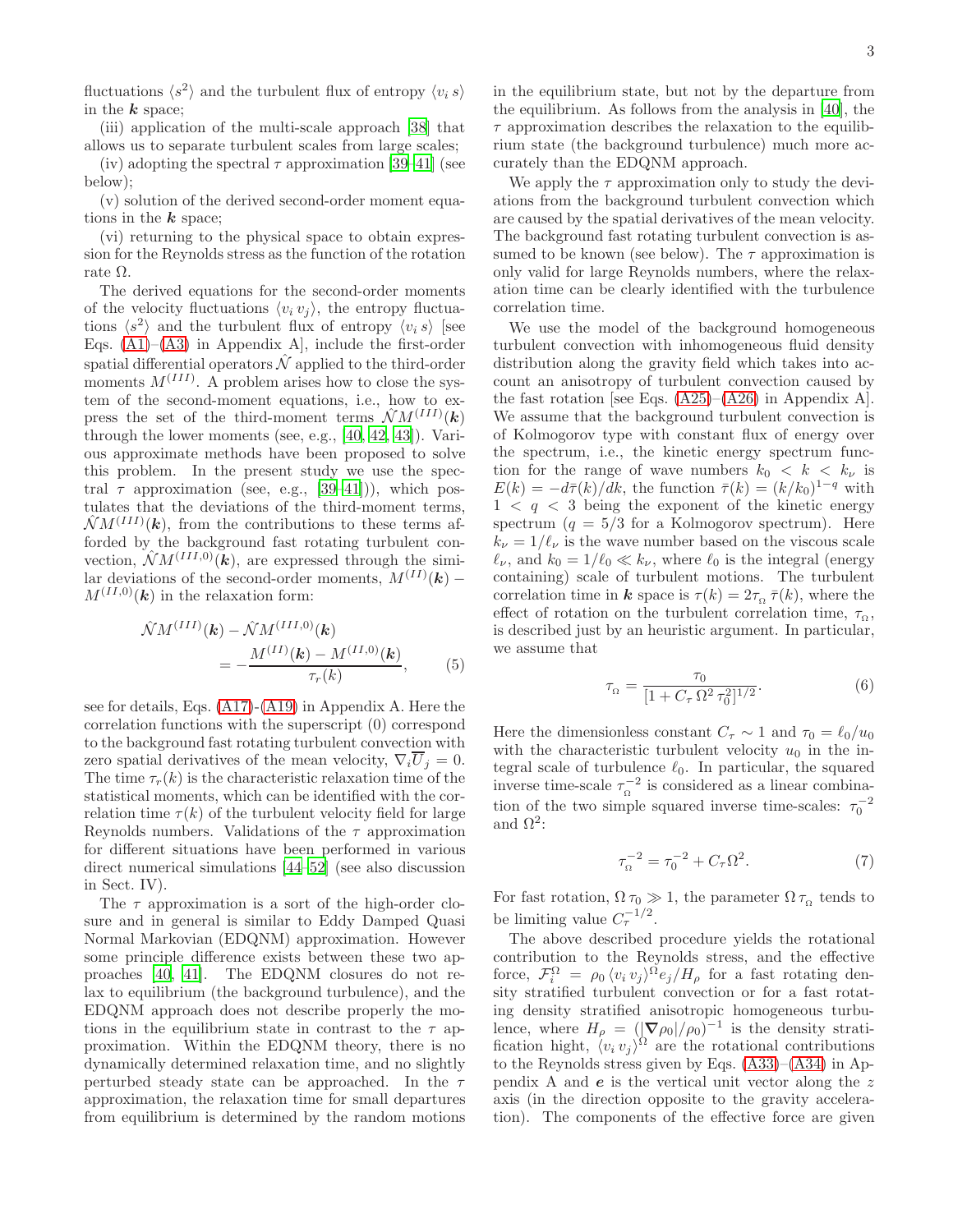by

<span id="page-3-0"></span>
$$
\mathcal{F}_x^{\Omega} = -2(A_F - A_u) \rho_0 \nu_T \Omega \tau_0 \frac{\ell_0^2}{H_\rho^3} \nabla_z \overline{U}_y, \qquad (8)
$$

$$
\mathcal{F}_y^{\Omega} = -2 \rho_0 \nu_x \Omega \tau_0 \frac{\ell_0^2}{H_\rho^3} \left[ (A_F + A_u) \nabla_x \overline{U}_z - (A_F - A_u) \overline{W}_y \right],
$$
\n(9)

$$
\mathcal{F}_z^{\Omega} = -(5A_F + 4A_u) \rho_0 \nu_T \Omega \tau_0 \frac{\ell_0^2}{H_\rho^3} \nabla_x \overline{U}_y, \quad (10)
$$

where  $\overline{W} = \nabla \times \overline{U}$  is the mean vorticity,  $\nu_{\scriptscriptstyle T} = \tau_0 u_0^2/6$  is the turbulent viscosity,

$$
A_F = \frac{9(q-1)}{2(2q-1)} \frac{\varepsilon_F \tau_0 F_* g}{\rho_0 u_0^2},
$$
\n(11)

$$
A_u = \frac{3(q-1)}{3q-1} \frac{\varepsilon_u}{1+\varepsilon_u},\tag{12}
$$

 $F_* = \rho_0 \langle u'_z s' \rangle$ , the parameter  $\varepsilon_u$  is the degree of anisotropy of turbulent velocity field in the background turbulence and the parameter  $\varepsilon_F$  is the degree of thermal anisotropy of the background turbulence [see Eqs. [\(A25\)](#page-7-1)– [\(A26\)](#page-7-1) in Appendix A]. The details of the derivation of Eqs.  $(8)$ – $(10)$  are given in Appendix A. These equations are derived using the following conditions:  $\Omega \tau_0 \gg 1$  and the turbulent integral scale  $\ell_0$  is much smaller than the density stratification scale  $H_{\rho}$  and the characteristic horizontal scale  $L_x$  of variations of the mean velocity  $\overline{U}$  (i.e.,  $\ell_0 \ll H_\rho; L_x$ ). We also assumed that the density stratification scale  $H_{\rho}$  is much smaller than the characteristic vertical scale  $L_z$  of variations of the mean velocity  $U$ .

To introduce anisotropy of turbulent velocity field in the background turbulence caused by a fast rotation, we consider an anisotropic turbulence as a combination of a three-dimensional isotropic turbulence and twodimensional turbulence in the plane perpendicular to the rotational axis. The degree of anisotropy  $\varepsilon_u$  is defined as the ratio of turbulent kinetic energies of two-dimensional to three-dimensional motions. The degree of thermal anisotropy  $\varepsilon_{\rm F}$  determines the contribution of the twodimensional turbulence to the heat flux.

The anisotropy parameters  $\varepsilon_u$  and  $\varepsilon_F$  appeared in the model of the background turbulent rotating convection depend on the Coriolis number  $Co=2\Omega\tau_0$ . For a slow rotation (small Coriolis numbers or large Rossby numbers), the parameters  $\varepsilon_u \to 0$  and  $\varepsilon_F \to 0$ . For a fast rotation (very large Coriolis numbers or very small Rossby numbers), the parameters  $\varepsilon_u \gg 1$  and  $\varepsilon_F \sim 1$ . In this case the background turbulent convection is a highly anisotropic nearly two-dimensional turbulence, and the main rotational contributions to the Reynolds stress are from the two-dimensional part of turbulence. Formally, in the present study where we investigate a fast rotating turbulent convection, these parameters are not specified, but they should satisfy the following conditions  $\varepsilon_u \gg 1$  and  $\varepsilon_{\scriptscriptstyle F} \sim 1.$ 

In the derivation of the expressions for the Reynolds stress and the effective force, we take into account the terms which are linear in the angular velocity and drop the terms that are quadratic in the angular velocity. The reason is that the terms that are proportional to the angular velocity causes generation of large-scale vorticity, while the terms that are quadratic in the angular velocity yield small contributions to the anisotropic part of the turbulent viscosity. The latter effect is neglected in the present study. On the other hand, we have taken into account the dominant contributions to the Reynolds stress and the effective force which are caused by the effect of fast rotation on turbulent convection.

# III. MEAN-FIELD DYNAMICS AND LARGE-SCALE INSTABILITY

In this section we study large-scale instability resulting in generation of the large-scale vorticity. Using the derived equations  $(8)$ – $(10)$  for the effective force, the Navier-Stokes equation [\(1\)](#page-1-0) for the mean velocity  $\overline{U}$  and the equation for the mean vorticity  $\overline{W} = \nabla \times \overline{U}$ , we investigate the large-scale instability. For simplicity, we consider the case with the angular velocity along z axis (opposite to the gravity field). The linearized equations for  $\overline{U}_y$  and  $\overline{W}_y$  are given by:

<span id="page-3-1"></span>
$$
\frac{\partial \overline{U}_y}{\partial t} = -2 \overline{U}_x \Omega + \frac{\mathcal{F}_y^{\Omega}}{\rho_0} + \frac{\nu_x}{\rho_0} \nabla \cdot (\rho_0 \nabla \overline{U}_y),
$$
\n
$$
\frac{\partial \overline{W}_y}{\partial t} = 2\Omega \nabla_z \overline{U}_y + \left(\nabla \times \frac{\mathcal{F}^{\Omega}}{\rho_0}\right)_y + \frac{\nu_x}{\rho_0} \nabla \cdot (\rho_0 \nabla \overline{W}_y)
$$
\n(13)

$$
-g\nabla_z \overline{S}.\tag{14}
$$

We introduce new variables  $\overline{V}(t, x, z)$  and  $\overline{\Phi}(t, x, z)$ :

$$
\rho_0 \overline{\boldsymbol{U}} = [\overline{V}(t, x, z) \rho_0^{1/2}] \boldsymbol{e}_y + \boldsymbol{\nabla} \times [\overline{\Phi}(t, x, z) \rho_0^{1/2}] \boldsymbol{e}_y, \tag{15}
$$

which corresponds to axi-symmetric problem. In the new variables Eqs. [\(13\)](#page-3-1) and [\(14\)](#page-3-1) are given by Eqs. [\(B2\)](#page-9-0) and [\(B3\)](#page-9-0) (see Appendix B).

First, we consider a mode with the mean velocity that is independent of  $z$ , i.e., we seek for a solution of Eqs. [\(B2\)](#page-9-0) and [\(B3\)](#page-9-0) in the following form:  $\overline{V}, \overline{\Phi} \propto$  $\exp(-\lambda z/2) \exp(\gamma_{\rm inst} t + i K_x X)$ . Substituting this solution into Eqs. [\(B2\)](#page-9-0) and [\(B3\)](#page-9-0), we obtain the growth rate of the large-scale instability resulting in the generation of this mode:

<span id="page-3-2"></span>
$$
\gamma_{\text{inst}} = \Omega \frac{\ell_0^2}{H_\rho^2} \left[ \frac{3(q-1)}{2(2q-1)} \left( \frac{5\varepsilon_F \tau_0 F_* g}{\rho_0 u_0^2} + \frac{4(2q-1)}{3(3q-1)} \frac{\varepsilon_u}{1 + \varepsilon_u} \right) \right]^{1/2} - \nu_\tau K_x^2.
$$
\n(16)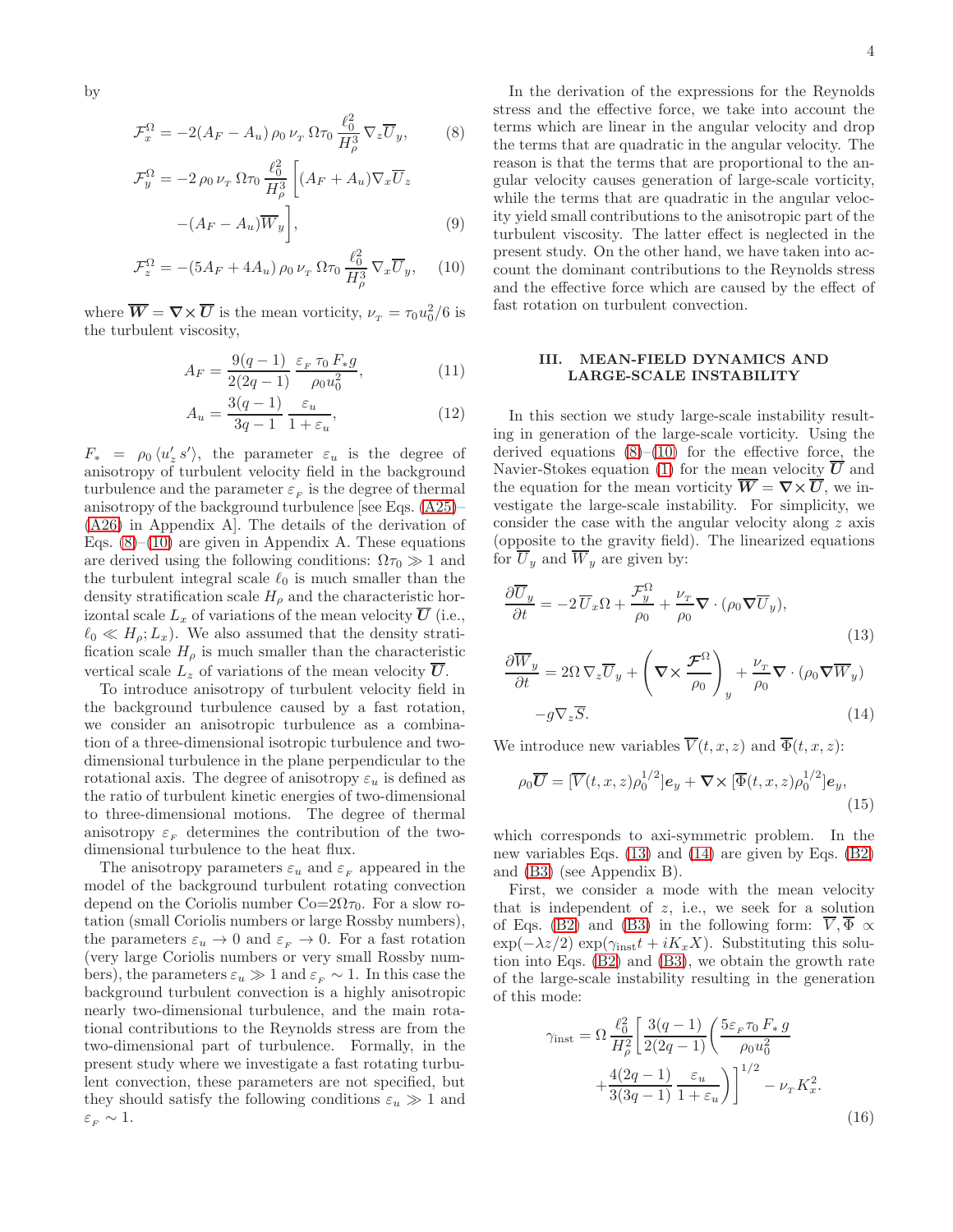This mode is with a dominant vertical mean vorticity,  $\overline{W}_z/\overline{W}_y \sim (H_{\rho}L_x)/\ell_0^2 \gg 1$ , where  $L_x = 2\pi/K_x$ . It follows from Eq. [\(16\)](#page-3-2) that the large-scale instability for this mode can be excited even for a hydrodynamic anisotropic turbulence (i.e., when there is no turbulent convection,  $F_* = 0$ ). The mechanism of the large-scale instability resulting in the generation of the dominant vertical mean vorticity,  $\overline{W}_z = \nabla_x \overline{U}_y$ , is as follows. The Coriolis force for a fast rotation strongly modifies turbulence and the Reynolds stress, so that the second term in Eq. [\(14\)](#page-3-1) does not vanish,  $[\nabla \times (\mathcal{F}^{\Omega}/\rho_0)]_y \neq 0$ . This term depends on  $\overline{U}_y$  [see Eqs. [\(10\)](#page-3-0) and [\(14\)](#page-3-1)]. The horizontal component of the mean vorticity  $\overline{W}_y$  is produced by this key term,  $[\nabla \times (\mathcal{F}^{\Omega}/\rho_0)]_y$ , which is caused by the effective force, i.e.,  $\partial \overline{W}_y / \partial t \sim [\nabla \times (\mathcal{F}^{\Omega}/\rho_0)]_y$ , see Eq. [\(14\)](#page-3-1). On the other hand, the velocity component  $\overline{U}_y$  is produced by the Coriolis force,  $\partial \overline{U}_y / \partial t \sim -2 \overline{U}_x \Omega$ [see Eq. [\(13\)](#page-3-1)], which closes the generation loop. Here we took into account that the Coriolis force is much larger than the effective force, i.e., the ratio  $|2 \overline{U}_x \Omega|/|\mathcal{F}_y^{\Omega}/\rho_0| \sim$  $L_x H_{\rho}^3 / \ell_0^4 \gg 1.$ 

Usually for a fast rotation, inertial waves characterised by the dispersion relation,  $\omega = 2(\mathbf{\Omega} \cdot \mathbf{K})/K$ , are dominant and they decrease the growth rate of instabilities for different modes. However, since for the considered mode the vertical derivative  $\nabla_z \overline{U}_y = 0$ , the contribution of this effect (caused by the inertial waves) to the growth rate of the large-scale instability for this mode vanishes.

Let us study the evolution of the mean entropy  $\overline{S}$  in this mode. The linearised equation [\(2\)](#page-1-0) for  $\overline{S}$  reads:

$$
\frac{\partial \overline{S}}{\partial t} = -\overline{U}_z \nabla_z S_0 + \rho_0^{-1} \nabla \cdot (\rho_0 \kappa_\tau \nabla \overline{S}), \qquad (17)
$$

where  $\kappa_T$  is the coefficient of turbulent diffusion. This implies that

<span id="page-4-1"></span>
$$
\overline{S} = \frac{\overline{U}_z |\nabla_z S_0|}{\gamma_{\text{inst}} + \kappa_\tau K_x^2} = -\frac{\overline{W}_z H_\rho}{2\Omega} \left( \frac{\gamma_{\text{inst}} + \nu_\tau K_x^2}{\gamma_{\text{inst}} + \kappa_\tau K_x^2} \right) |\nabla_z S_0|,\tag{18}
$$

where we use the solutions for the vertical mean velocity  $U_z = K_x \Phi_* \cos(K_x X + \varphi) \exp(\gamma_{\text{inst}} t)$ , and the vertical mean vorticity  $W_z = K_x V_* \cos(K_x X + \varphi) \exp(\gamma_{\rm inst} t).$ Here the ratio of amplitudes  $V_*/\Phi_*$  for this mode is

<span id="page-4-0"></span>
$$
\frac{V_*}{\Phi_*} = -\frac{2\Omega}{H_\rho(\gamma_{\rm inst} + \kappa_T K_x^2)}.\tag{19}
$$

In Eq. [\(19\)](#page-4-0) we neglect the small terms  $\sim O(\ell_0^2/H_\rho^2)$ . Thus, the solution for the mean entropy is  $\overline{S}$  =  $-S_* \cos(K_x X + \varphi) \exp(\gamma_{\rm inst} t)$ . Equation [\(18\)](#page-4-1) implies that inside the cyclonic vortices where the perturbations of the vertical mean vorticity are positive  $(\overline{W}_z > 0)$ , the perturbations of the mean entropy are negative  $(\overline{S} < 0)$ . Therefore, inside the cyclonic vortices the mean entropy is reduced. On the other hand, inside the anti-cyclonic vortices where the perturbations of the vertical mean vorticity are negative  $(\overline{W}_z < 0)$ , the perturbations of the

mean entropy are positive  $(\overline{S} > 0)$ . Therefore, inside the anti-cyclonic vortices the mean entropy is increased.

There is also another mode for which the negative contribution caused by the inertial waves to the growth rate of the instability for this mode vanishes. Indeed, for this mode a solution of Eqs. [\(B2\)](#page-9-0) and [\(B3\)](#page-9-0) has the following form:  $\overline{V}$ ,  $\overline{\Phi} \propto \exp(\lambda z/2) \exp(\gamma_{\rm inst} t + iK_x X)$ . This is a mode with the mean momentum,  $\rho_0 \overline{U}$ , that is independent of z. Substituting this solution into Eqs.  $(B2)$ and [\(B3\)](#page-9-0), we obtain the growth rate of the large-scale instability resulting in the generation of this mode:

<span id="page-4-2"></span>
$$
\gamma_{\text{inst}} = \Omega \frac{\ell_0^2}{H_\rho^2} \left[ \frac{6(q-1)\,\varepsilon_F \tau_0 \, F_* \, g}{(2q-1) \, \rho_0 u_0^2} \right]^{1/2} - \nu_\tau K_x^2. \tag{20}
$$

This mode is with a dominant horizontal mean vorticity, i.e.,  $\overline{W}_z/\overline{W}_y \sim \ell_0^2/(H_\rho L_x) \ll 1$ . It follows from Eq. [\(20\)](#page-4-2) that the large-scale instability for this mode can be excited only in turbulent convection (when  $F_* \neq 0$ ). For this mode the component of the mean velocity  $\overline{U}_x = 0$ , and the component  $U_y$  is produced by the effective force  $\mathcal{F}_y^{\Omega}/\rho_0$  [see Eq. [\(13\)](#page-3-1)]. On the other hand, the dominant horizontal mean vorticity  $\overline{W}_y$  is produced by the term  $2\Omega \nabla_z \overline{U}_y$  caused by the Coriolis force [see Eq. [\(14\)](#page-3-1)], which closes the generation loop.

Let us check if the obtained results are consistent with the Taylor-Proudman theorem. For a fast rotating laminar flow, the Taylor-Proudman theorem implies that the leading-order balance in the equation for the vorticity for large Coriolis number (small Rossby numbers) is  $(\mathbf{\Omega} \cdot \nabla) \mathbf{U} = 0$ . This implies that the velocity is independent of the vertical coordinate z, where  $\mathbf{\Omega} = \Omega \mathbf{e}_z$ . For the mode with the dominant vertical mean vorticity, the mean velocity is independent of z. This implies that this mode is consistent with the Taylor-Proudman theorem. On the other hand, for the mode with the dominant horizontal mean vorticity, the mean momentum is independent of  $z$ , while the mean velocity depends on  $z$ , so that this mode is not consistent with the Taylor-Proudman theorem.

#### IV. DISCUSSION AND CONCLUSIONS

In the present study we have considered a fast rotating turbulence or turbulent convection with inhomogeneous fluid density along the rotational axis in anelastic approximation. A large-scale instability exciting at large Coriolis number has been found, which causes generation of large-scale vorticity for two key modes with dominant vertical or horizontal components. The effective force caused by the rotational contribution to the Reynolds stress in small-scale turbulent convection in combination with the Coriolis force in the mean-field momentum equation are the main effects resulting in the generation of the large-scale vorticity due to the excitation of the largescale instability. The mode with the vertical vorticity can be generated in both, a fast rotating density stratified hydrodynamic turbulence and turbulent convection, while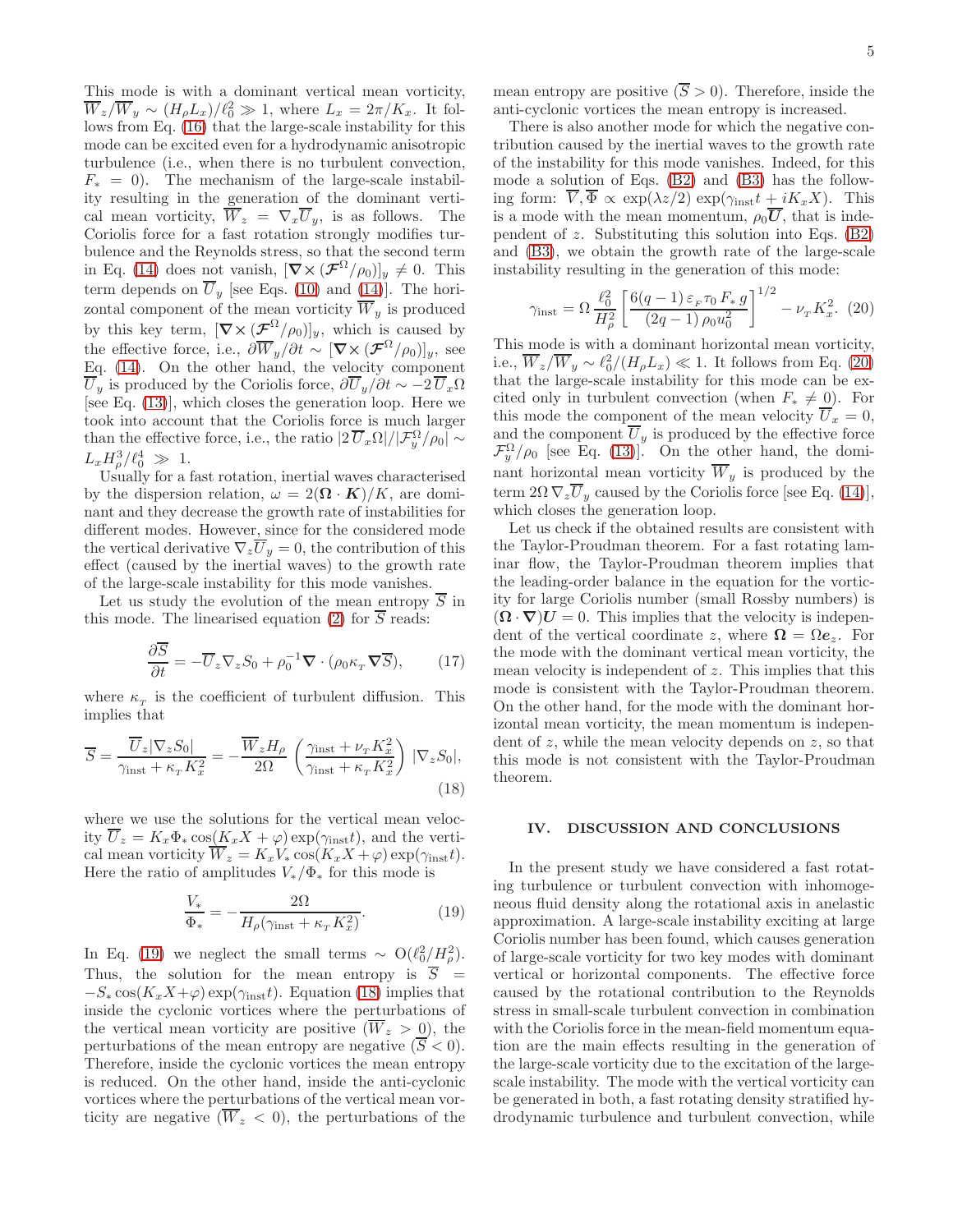the mode with the dominant horizontal vorticity can be excited only in a fast rotating density stratified turbulent convection. When the density stratification hight  $H_{\rho} \rightarrow \infty$  (i.e., when the fluid density is uniform), the large-scale instability found in the present study cannot be excited [see Eqs.  $(16)$  and  $(20)$  for the growth rates of the instability]. This implies that this theory cannot describe formation of large-scale vortices observed in the Boussinesq turbulent convection with div  $u = 0$  (see Refs. [\[29](#page-11-22)[–33\]](#page-11-23)).

Our theory is developed for a low-Mach number fast rotating turbulent convection with inhomogeneous fluid density, which corresponds to the set-ups of DNS described in Refs. [\[27,](#page-11-24) [28\]](#page-11-21). However, in DNS on the largescale vorticity growth, it is very difficult to observe the kinematic stage of the evolution of the large-scale vorticity with an exponential growth. Usually in DNS it is only seen the nonlinear evolution of the large-scale vorticity. This implies that it is very difficult to make quantitative comparisons between the kinematic mean-field theory for the large-scale vorticity growth and DNS. We have only performed a qualitative comparison with the DNS described in Refs. [\[27,](#page-11-24) [28](#page-11-21)]. In particular, we confirm the existence of the threshold in the Coriolis number for the generation of the large-scale vorticity. The critical Coriolis number should be much larger than 1. The derived mean-field equations describe formations of both, cyclonic and anti-cyclonic large-scale vortices in the kinematic (linear) stage of the instability. As in the DNS, we also find the similar behaviour of the mean entropy or temperature inside cyclonic and anti-cyclonic vortices. For example, we have shown that for the mode with the dominant vertical mean vorticity, the mean entropy is decreased inside the cyclonic vortices and increased inside the anti-cyclonic vortices in agreement with [\[27,](#page-11-24) [28\]](#page-11-21).

To derive equations for the rotational contribution to the Reynolds stress and the effective force in fast rotating density stratified turbulent convection, we apply the spectral  $\tau$  approximation (see Sect. II). The  $\tau$  approximation is an universal tool in turbulent transport that allows to obtain closed results and compare them with the results of laboratory experiments, observations and numerical simulations. The  $\tau$  approximation reproduces many well-known phenomena found by other methods in turbulent transport of particles, temperature and magnetic fields, in turbulent convection and stably stratified turbulent flows (see below).

In turbulent transport, the  $\tau$  approximation yields correct formulae for turbulent diffusion, turbulent thermal diffusion and turbulent barodiffusion [\[53,](#page-12-2) [54](#page-12-3)]. The phenomenon of turbulent thermal diffusion (a nondiffusive streaming of particles in the direction of the mean heat flux), has been predicted using the stochastic calculus (the path integral approach), the quasi-linear approach and the  $\tau$  approximation. This phenomenon has been already detected in laboratory experiments in oscillating grids turbulence [\[55\]](#page-12-4) and in a multi-fan produced turbulence [\[56\]](#page-12-5) in both, stably and unstably stratified fluid

flows. The phenomenon of turbulent thermal diffusion has been also detected in direct numerical simulations [\[48,](#page-12-6) [49,](#page-12-7) [52\]](#page-12-1). The numerical and experimental results are in a good agreement with the theoretical studies performed by means of different approaches (see [\[53,](#page-12-2) [57\]](#page-12-8)).

The  $\tau$  approximation reproduces the well-known  $k^{-7/3}$ -spectrum of anisotropic velocity fluctuations in a sheared turbulence (see [\[58\]](#page-12-9)). This spectrum was previously found in analytical, numerical, laboratory studies and was observed in the atmospheric turbulence (see, e.g., [\[59](#page-12-10)]). In the turbulent boundary layer problems, the  $\tau$  approximation yields correct expressions for turbulent viscosity, turbulent thermal conductivity and the classical heat flux. This approach also describes the counter wind heat flux and the Deardorff's heat flux in convective boundary layers (see [\[58](#page-12-9)]). These phenomena have been previously studied using different approaches (see, e.g., [\[42,](#page-11-32) [43,](#page-11-33) [60\]](#page-12-11)).

The theory of turbulent convection [\[58\]](#page-12-9) based on the  $\tau$ approximation explains the recently discovered hysteresis phenomenon in laboratory turbulent convection [\[61\]](#page-12-12). The results obtained using the  $\tau$  approximation allow also to explain the most pronounced features of typical semi-organized coherent structures observed in the atmospheric convective boundary layers ("cloud cells" and "cloud streets") [\[62\]](#page-12-13). The theory [\[58](#page-12-9)] based on the  $\tau$ approximation predicts realistic values of the following parameters: the aspect ratios of structures, the ratios of the minimum size of the semi-organized structures to the maximum scale of turbulent motions and the characteristic lifetime of the semi-organized structures. The theory [\[58\]](#page-12-9) also predicts excitation of convective-shear waves propagating perpendicular to the convective rolls ("cloud streets"). These waves have been observed in the atmospheric convective boundary layers with cloud streets [\[62\]](#page-12-13). A theory [\[63](#page-12-14)[–67](#page-12-15)] for stably stratified atmospheric turbulent flows based on both, the budget equations for the key second moments, turbulent kinetic and potential energies and vertical turbulent fluxes of momentum and buoyancy, and the  $\tau$  approximation is in a good agreemnt with data from atmospheric and laboratory experiments, direct numerical simulations and large-eddy simulations (see detailed comparison in [\[63,](#page-12-14) [66\]](#page-12-16)).

The detailed verification of the  $\tau$  approximation in the direct numerical simulations of turbulent transport of passive scalar has been performed in [\[44](#page-12-0)]. In particular, the results on turbulent transport of passive scalar obtained using direct numerical simulations of homogeneous isotropic turbulence have been compared with that obtained using a closure model based on the  $\tau$  approximation. The numerical and analytical results are in a good agreement.

In magnetohydrodynamics, the  $\tau$  approximation reproduces many well-known phenomena found by different methods, e.g., the  $\tau$  approximation yields correct formulae for the  $\alpha$ -effect [\[68](#page-12-17)[–71\]](#page-12-18), the turbulent diamagnetic and paramagnetic velocities [\[71](#page-12-18)[–73\]](#page-12-19), the turbulent mag-netic diffusion [\[68,](#page-12-17) [71,](#page-12-18) [73,](#page-12-19) [74\]](#page-12-20), the  $\Omega \times J$  effect and the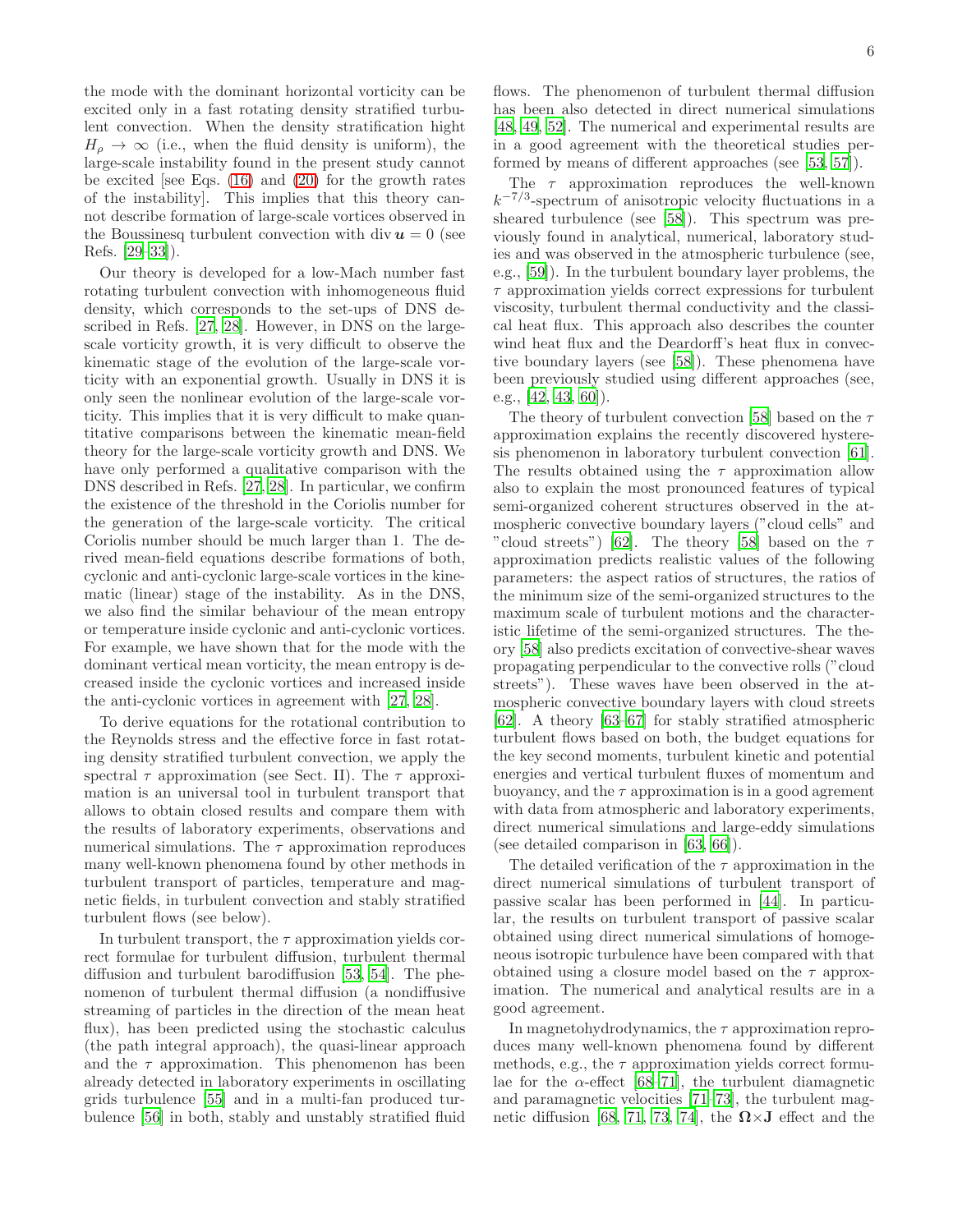$\kappa$ -effect [\[68](#page-12-17), [71](#page-12-18)].

The developed theory in the present study may be important for interpretation of origin of large spots in the great planets (e.g., the Great Red Spot in Jupiter [\[34](#page-11-25)] and large spots in Saturn [\[35\]](#page-11-34)). The giant planets Jupiter and Saturn have outer convection zones of rapidly rotating convection [\[36\]](#page-11-26). The spots on giant planets are not of magnetic origin and may be related to the large-scale instability excited the convective turbulence. The developed theory may be also useful for explanation of an origin of high-latitude spots in rapidly rotating late-type stars [\[27,](#page-11-24) [28\]](#page-11-21).

We have also discuss a role of the centrifugal force in production of large-scale vorticity by a fast rotating homogeneous anisotropic turbulence in a special case when the gravity force is small (see Appendix C). In this case the centrifugal force should be taken into account, which causes an inhomogeneous fluid density distribution in the plane perpendicular to the angular velocity. As a result, the large-scale vertical vorticity is produced by a combined effect of a fast rotation and horizontal inhomogeneity of the fluid density.

#### ACKNOWLEDGMENTS

We have benefited from stimulating discussions with Axel Brandenburg, Maarit Käpylä, Petri Käpylä and Nishant Singh. This work was supported in part by the Israel Science Foundation governed by the Israeli Academy of Sciences (grant No. 1210/15).

## Appendix A: Derivation of equation for the rotational contributions to the Reynolds stress

In this Appendix we derive equation for the rotational contributions to the Reynolds stress. We follow the ap-

proach developed in [\[25,](#page-11-19) [37\]](#page-11-27). Fluctuations of velocity  $u'$  and entropy s' are given by Eqs. [\(3\)](#page-1-1) and [\(4\)](#page-1-1). We rewrite these equations in the  $k$  space using new variables for fluctuations of velocity  $v = \sqrt{\rho_0} u'$  and entropy  $s = \sqrt{\rho_0} s'$  and derive equations for the following correlation  $\overline{\rho_0} s'$ , and derive equations for the following correlation functions:  $f_{ij}(\mathbf{k}, \mathbf{K}) = \langle v_i(t, \mathbf{k}_1)v_j(t, \mathbf{k}_2)\rangle, F_i(\mathbf{k}, \mathbf{K}) =$  $\langle s(t, k_1)v_i(t, k_2)\rangle$  and  $\Theta_i(\mathbf{k}, \mathbf{K}) = \langle s(t, k_1)s(t, k_2)\rangle$ . Here we apply multi-scale approach [\[38\]](#page-11-28), where  $k_1 = k + K/2$ ,  $k_2 = -k + K/2$ , the wave vector K and the vector  $\mathbf{R} = (\mathbf{x} + \mathbf{y})/2$  correspond to the large scales, while k and  $r = y - x$  correspond to the small ones. Hereafter we omitted argument  $t$  in the correlation functions. The equations for these correlation functions are given by

<span id="page-6-0"></span>
$$
\frac{\partial f_{ij}(\mathbf{k}, \mathbf{K})}{\partial t} = (I_{ijmn}^U + I_{ijmn}^{\Omega})f_{mn} + M_{ij}^F + \hat{\mathcal{N}}\tilde{f}_{ij},
$$
\n(A1)

$$
\frac{\partial F_i(\mathbf{k}, \mathbf{K})}{\partial t} = (J_{im}^U + D_{im}^{\Omega})F_m + g e_m P_{im}(\mathbf{k}_1) \Theta
$$

$$
\frac{\partial \Theta(\mathbf{k}, \mathbf{K})}{\partial \Theta(\mathbf{k}, \mathbf{K})} + \frac{\hat{\mathcal{N}} \tilde{F}_i}{\mathbf{L} \mathbf{L} \mathbf{L} \mathbf{L} \mathbf{L} \hat{\mathbf{L}} \mathbf{L} \mathbf{L} \mathbf{L} \hat{\mathbf{L}} \mathbf{L} \mathbf{L} \mathbf{L} \mathbf{L} \mathbf{L} \mathbf{L} \mathbf{L} \mathbf{L} \mathbf{L} \mathbf{L} \mathbf{L} \mathbf{L} \mathbf{L} \mathbf{L} \mathbf{L} \mathbf{L} \mathbf{L} \mathbf{L} \mathbf{L} \mathbf{L} \mathbf{L} \mathbf{L} \mathbf{L} \mathbf{L} \mathbf{L} \mathbf{L} \mathbf{L} \mathbf{L} \mathbf{L} \mathbf{L} \mathbf{L} \mathbf{L} \mathbf{L} \mathbf{L} \mathbf{L} \mathbf{L} \mathbf{L} \mathbf{L} \mathbf{L} \mathbf{L} \mathbf{L} \mathbf{L} \mathbf{L} \mathbf{L} \mathbf{L} \mathbf{L} \mathbf{L} \mathbf{L} \mathbf{L} \mathbf{L} \mathbf{L} \mathbf{L} \mathbf{L} \mathbf{L} \mathbf{L} \mathbf{L} \mathbf{L} \mathbf{L} \mathbf{L} \mathbf{L} \mathbf{L} \mathbf{L} \mathbf{L} \mathbf{L} \mathbf{L} \mathbf{L} \mathbf{L} \mathbf{L} \mathbf{L} \mathbf{L} \mathbf{L} \mathbf{L} \mathbf{L} \mathbf{L} \mathbf{L} \mathbf{L} \mathbf{L} \mathbf{L} \mathbf{L} \mathbf{L} \mathbf{L} \mathbf{L} \mathbf{L} \mathbf{L} \mathbf{L} \mathbf{L} \mathbf{L} \mathbf{L} \mathbf{L} \mathbf{L} \mathbf{L} \mathbf{L} \mathbf{L} \mathbf{L} \mathbf{L} \mathbf{L} \mathbf{L} \mathbf{L} \mathbf{L} \mathbf{L} \mathbf{L} \mathbf{L} \mathbf{L} \mathbf{L} \mathbf{L} \mathbf{L} \mathbf{L} \
$$

$$
\frac{\partial \Theta(\kappa, \mathbf{A})}{\partial t} = -\text{div}[\overline{\mathbf{U}} \,\Theta] + \hat{\mathcal{N}} \Theta,\tag{A3}
$$

where  $D_{ij}^{\Omega}(\mathbf{k}) = 2\varepsilon_{ijm} \Omega_n k_{mn}, L_{ijmn}^{\Omega} = D_{im}^{\Omega}(\mathbf{k}_1) \delta_{jn} +$  $D_{jn}^{\Omega}(\mathbf{k}_2) \delta_{im}, \quad \delta_{ij}$  is the Kronecker unit tensor,  $k_{ij}$  =  $k_i k_j / k^2$ ,  $\varepsilon_{ijk}$  is the Levi-Civita fully antisymmetric tensor,  $e$  is the unit vector directed opposite to the acceleration due to the gravity,

$$
I_{ijmn}^U = J_{im}^U(\mathbf{k}_1) \,\delta_{jn} + J_{jn}^U(\mathbf{k}_2) \,\delta_{im} = \left[2k_{iq}\delta_{mp}\delta_{jn} + 2k_{jq}\delta_{im}\delta_{pn} - \delta_{im}\delta_{jq}\delta_{np} - \delta_{iq}\delta_{jn}\delta_{mp} + \delta_{im}\delta_{jn}k_q\frac{\partial}{\partial k_p}\right]\nabla_p\overline{U}_q
$$
\n
$$
-\delta_{im}\delta_{jn}\left[\text{div}\,\overline{\mathbf{U}} + \overline{\mathbf{U}}\cdot\mathbf{\nabla}\right],\tag{A4}
$$

and

$$
M_{ij}^{F} = ge_m[P_{im}(\mathbf{k}_1)F_j(\mathbf{k}, \mathbf{K}) + P_{jm}(\mathbf{k}_2)F_i(-\mathbf{k}, \mathbf{K})],
$$
\n(A5)\n
$$
J_{ij}^{U}(\mathbf{k}) = 2k_{in}\nabla_j U_n - \nabla_j U_i - \delta_{ij}[(1/2)\operatorname{div} \mathbf{U} + i(\mathbf{U} \cdot \mathbf{k})],
$$
\n(A6)

 $P_{ij}(\mathbf{k}) = \delta_{ij} - k_{ij}$  and  $F_i(-\mathbf{k}, \mathbf{K}) = \langle s(\mathbf{k}_2)v_i(\mathbf{k}_1)\rangle$ . Note that the correlation functions  $f_{ij}$ ,  $F_i$  and  $\Theta$  are proportional to the fluid density  $\rho_0(\mathbf{R})$ . Here the third-order moments appearing due to the nonlinear terms,  $\mathcal{N} f_{ij}$ ,  $\mathcal{N}\tilde{F}_i$  and  $\mathcal{N}\Theta$ , are given by

$$
\hat{\mathcal{N}}\tilde{f}_{ij} = \langle P_{im}(\mathbf{k}_1)v_m^N(\mathbf{k}_1)v_j(\mathbf{k}_2)\rangle \n+ \langle v_i(\mathbf{k}_1)P_{jm}(\mathbf{k}_2)v_m^N(\mathbf{k}_2)\rangle,
$$
\n(A7)

$$
\hat{\mathcal{N}}\tilde{F}_i = \langle s^N(\boldsymbol{k}_1)u_j(\boldsymbol{k}_2)\rangle + \langle s(\boldsymbol{k}_1)P_{im}(\boldsymbol{k}_2)v_m^N(\boldsymbol{k}_2)\rangle, \tag{A8}
$$

$$
\hat{\mathcal{N}}\Theta = \langle s^N(\mathbf{k}_1)s(\mathbf{k}_2)\rangle + \langle s(\mathbf{k}_1)s^N(\mathbf{k}_2)\rangle, \tag{A9}
$$

where  $v^N(k)$  and  $s^N(k)$  are the nonlinear terms related to  $U^N$  and  $S^N$  and rewritten in new variables.

In tensors  $D_{ij}^{\Omega}$  and  $L_{ijmn}^{\Omega}$  we extract the parts which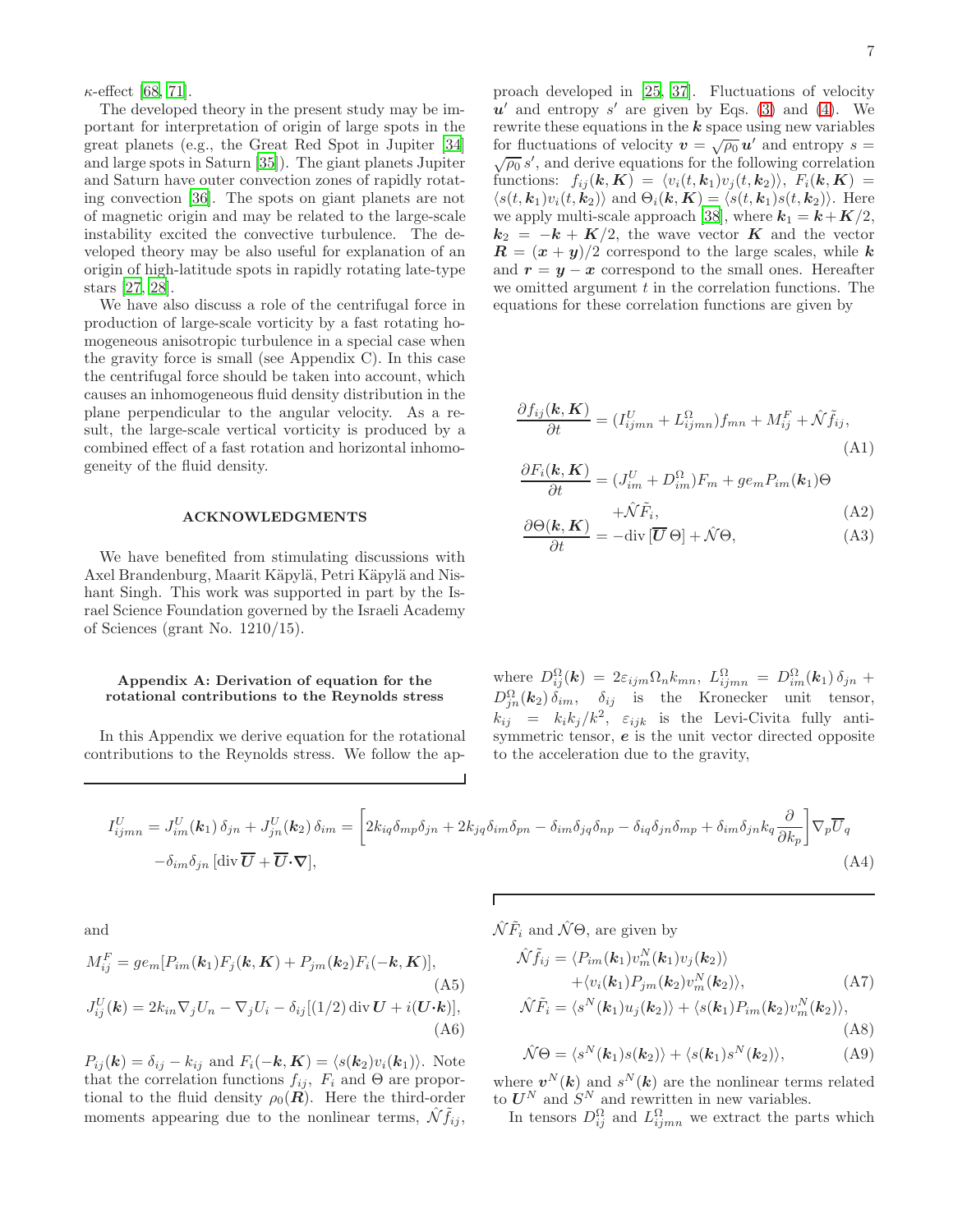depend on the density stratification effects, characterised by the vector  $\lambda = -(\nabla \rho_0)/\rho_0$ , i.e.,

$$
D_{ij}^{\Omega} = \tilde{D}_{ij} + D_{ij}^{\lambda} + D_{ij}^{\lambda^2} + O(\lambda^3),
$$
 (A10)

$$
L_{ijmn}^{\Omega} = \tilde{L}_{ijmn} + L_{ijmn}^{\lambda} + L_{ijmn}^{\lambda^2} + O(\lambda^3), \text{ (A11)}
$$

where  $\tilde{D}_{ij}$  =  $2\varepsilon_{ijp}\Omega_q k_{pq}$ ,  $D_{ij}^{\lambda}$  =  $2\varepsilon_{ijp}\Omega_q k_{pq}^{\lambda}$ ,  $D_{ij}^{\lambda^2}$  =  $2\varepsilon_{ijp}\Omega_q k_{pq}^{\lambda^2},$ 

$$
\tilde{L}_{ijmn} = 2\,\Omega_q \left(\varepsilon_{imp}\,\delta_{jn} + \varepsilon_{jnp}\,\delta_{im}\right) k_{pq},\tag{A12}
$$

$$
L_{ijmn}^{\lambda} = -2 \Omega_q \left[ \left( \varepsilon_{imp} \, \delta_{jn} - \varepsilon_{jnp} \, \delta_{im} \right) k_{pq}^{\lambda} + \frac{i}{k^2} (\varepsilon_{ilq} \, \delta_{jn} \, \lambda_m - \varepsilon_{jlq} \, \delta_{im} \, \lambda_n) \, k_l \right], \tag{A13}
$$

$$
L_{ijmn}^{\lambda^2} = 2 \Omega_q \left( \varepsilon_{imp} \, \delta_{jn} + \varepsilon_{jnp} \, \delta_{im} \right) k_{pq}^{\lambda^2},\tag{A14}
$$

$$
k_{ij}^{\lambda} = \frac{i}{2k^2} \left[ k_i \lambda_j + k_j \lambda_i - 2k_{ij} (\boldsymbol{k} \cdot \boldsymbol{\lambda}) \right], \qquad (A15)
$$

$$
k_{ij}^{\lambda^2} = \frac{1}{4k^2} \left[ \lambda_i \lambda_j - k_{ij} \lambda^2 + 4k_{ijpq} \lambda_p \lambda_q \right]. \quad (A16)
$$

Next, we apply the spectral  $\tau$  approximation [see Eq. [\(5\)](#page-2-0)], i.e.,

<span id="page-7-0"></span>
$$
\hat{\mathcal{N}}f_{ij}(\mathbf{k}) - \hat{\mathcal{N}}f_{ij}^{(0)}(\mathbf{k}) = -\frac{f_{ij}(\mathbf{k}) - f_{ij}^{(0)}(\mathbf{k})}{\tau(k)}, \tag{A17}
$$

$$
\hat{\mathcal{N}}F_i(\mathbf{k}) - \hat{\mathcal{N}}F_i^{(0)}(\mathbf{k}) = -\frac{F_i(\mathbf{k}) - F_i^{(0)}(\mathbf{k})}{\tau(k)}, \tag{A18}
$$

$$
\hat{\mathcal{N}}\Theta(\mathbf{k}) - \hat{\mathcal{N}}\Theta^{(0)}(\mathbf{k}) = -\frac{\Theta(\mathbf{k}) - \Theta^{(0)}(\mathbf{k})}{\tau(\mathbf{k})}, \text{ (A1)}
$$

 $\frac{\sigma(\kappa)}{\tau(k)}$ , (A19)

8

where  $\hat{\mathcal{N}} f_{ij} = \hat{\mathcal{N}} \tilde{f}_{ij} + M_{ij}^F (F^{\Omega=0})$  and  $\hat{\mathcal{N}} F_i = \hat{\mathcal{N}} \tilde{F}_i$  +  $ge_n P_{in}(k) \Theta^{\Omega=0}$ . The quantities  $F^{\Omega=0}$  and  $\Theta^{\Omega=0}$  are for a nonrotating turbulent convection with nonzero spatial derivatives of the mean velocity. The superscript (0) corresponds to the rotating background turbulent convection with  $\nabla_i \overline{U}_i = 0$ .

Equations  $(A1)-(A3)$  $(A1)-(A3)$  in a steady state read

<span id="page-7-2"></span>
$$
f_{ij}(\mathbf{k}) = L_{ijmn}^{-1} [f_{mn}^{(0)} + \tau \tilde{M}_{mn}^F + \tau (I_{mnpq}^U + L_{mnpq}^{\lambda} + L_{mnpq}^{\lambda^2}) f_{pq}],
$$
\n(A20)  
\n
$$
F_i(\mathbf{k}) = D_{im}^{-1} [F_m^{(0)}(\mathbf{k}) + \tau (J_{mn}^U + D_{mn}^{\lambda} + D_{mn}^{\lambda^2}) F_n],
$$
\n(A21)

where

$$
\tilde{M}_{ij}^F = ge_m \{ \left[ P_{im}(\mathbf{k}) + k_{im}^{\lambda} + k_{im}^{\lambda^2} \right] \tilde{F}_j(\mathbf{k}) + \left[ P_{jm}(\mathbf{k}) - k_{jm}^{\lambda} + k_{jm}^{\lambda^2} \right] \tilde{F}_i(-\mathbf{k}) \},\tag{A22}
$$

 $\tilde{F}_i = F_i - F_i^{\Omega=0}$  and we neglected small terms ~  $O(\lambda^3)$ , see [\[37\]](#page-11-27). In Eqs. [\(A20\)](#page-7-2)–[\(A21\)](#page-7-2), the operator  $D_{ij}^{-1}$  is the inverse of  $\delta_{ij} - \tau \tilde{D}_{ij}$  and the operator  $L^{-1}_{ijmn}(\Omega)$  is the inverse of  $\delta_{im}\delta_{jn} - \tau \tilde{L}_{ijmn}$ , where

$$
D_{ij}^{-1} = \chi(\psi) \left( \delta_{ij} + \psi \, \varepsilon_{ijm} \, \hat{k}_m + \psi^2 \, k_{ij} \right), \quad \text{(A23)}
$$

and

$$
L_{ijmn}^{-1}(\Omega) = \frac{1}{2} \Big[ B_1 \,\delta_{im}\delta_{jn} + B_2 \,k_{ijmn} + B_3 \left( \varepsilon_{imp}\delta_{jn} + \varepsilon_{jnp}\delta_{im} \right) \hat{k}_p + B_4 \left( \delta_{im}k_{jn} + \delta_{jn}k_{im} \right) + B_5 \,\varepsilon_{ipm}\varepsilon_{jqn}k_{pq} + B_6 \left( \varepsilon_{imp}k_{jpn} + \varepsilon_{jnp}k_{ipm} \right) \Big],
$$
\n(A24)

 $\hat{k}_i = k_i/k, \chi(\psi) = 1/(1 + \psi^2), \psi = 2\tau(k) (\mathbf{k} \cdot \mathbf{\Omega})/k,$  $B_1 = 1 + \chi(2\psi), B_2 = B_1 + 2 - 4\chi(\psi), B_3 = 2\psi \chi(2\psi),$  $B_4 = 2\chi(\psi) - B_1$ ,  $B_5 = 2 - B_1$  and  $B_6 = 2\psi[\chi(\psi) \chi(2\psi)$ ], see [\[75\]](#page-12-21).

We use the following model of the background homogeneous stratified turbulence or turbulent convection which takes into account an increase of the anisotropy of turbulence with increase of the rate of rotation:

<span id="page-7-1"></span>
$$
f_{ij}^{(0)} \equiv \langle v_i(\mathbf{k}_1) v_j(\mathbf{k}_2) \rangle = \frac{E(k) \left[ 1 + 2k \,\varepsilon_u \,\delta(\hat{\mathbf{k}} \cdot \hat{\mathbf{\Omega}}) \right]}{8\pi \,k^2 \left( k^2 + \tilde{\lambda}^2 \right) \left( 1 + \varepsilon_u \right)} \left[ \delta_{ij} \left( k^2 + \tilde{\lambda}^2 \right) - k_i \,k_j - \tilde{\lambda}_i \,\tilde{\lambda}_j + i \left( \tilde{\lambda}_i \,k_j - \tilde{\lambda}_j \,k_i \right) \right] \langle \mathbf{v}^2 \rangle, \tag{A25}
$$

$$
F_i^{(0)} \equiv \langle v_i(\mathbf{k}_1) s(\mathbf{k}_2) \rangle = \frac{3 E(k) \left[ 1 + k \varepsilon_F \delta(\hat{\mathbf{k}} \cdot \hat{\mathbf{\Omega}}) \right]}{8 \pi k^2 (k^2 + \tilde{\lambda}^2)} \left[ k^2 e_j P_{ij}(\mathbf{k}) + i \tilde{\lambda} k_j P_{ij}(\mathbf{e}) \right] F_*, \tag{A26}
$$

Г

(see [\[37](#page-11-27)]), and  $\Theta^{(0)} \equiv \langle s(\mathbf{k}_1) s(\mathbf{k}_2) \rangle = \Theta_* E(k)/4\pi k^2$ , where  $F_* = \rho_0 \langle u'_z s' \rangle$ ,  $\Theta_* = \rho_0 \langle (s')^2 \rangle$ ,  $\delta_{ij}$  is the Kronecker tensor,  $P_{ij}(e) = \delta_{ij} - e_i e_j$ ,  $\delta(x)$  is the Dirac delta function,  $\hat{\mathbf{k}} = \mathbf{k}/k$  and  $\hat{\mathbf{\Omega}} = \mathbf{\Omega}/\Omega$ . Here we have taken into account that in the anelastic approximation the velocity fluctuations  $\mathbf{v} = \sqrt{\rho_0} \mathbf{u}'$  satisfy the equation  $\nabla \cdot v = v \cdot \tilde{\lambda}$ , where  $\tilde{\lambda} \equiv \lambda/2 = -(\nabla \rho_0)/2\rho_0$ . To derive Eqs.  $(A25)$ – $(A26)$  we use the following con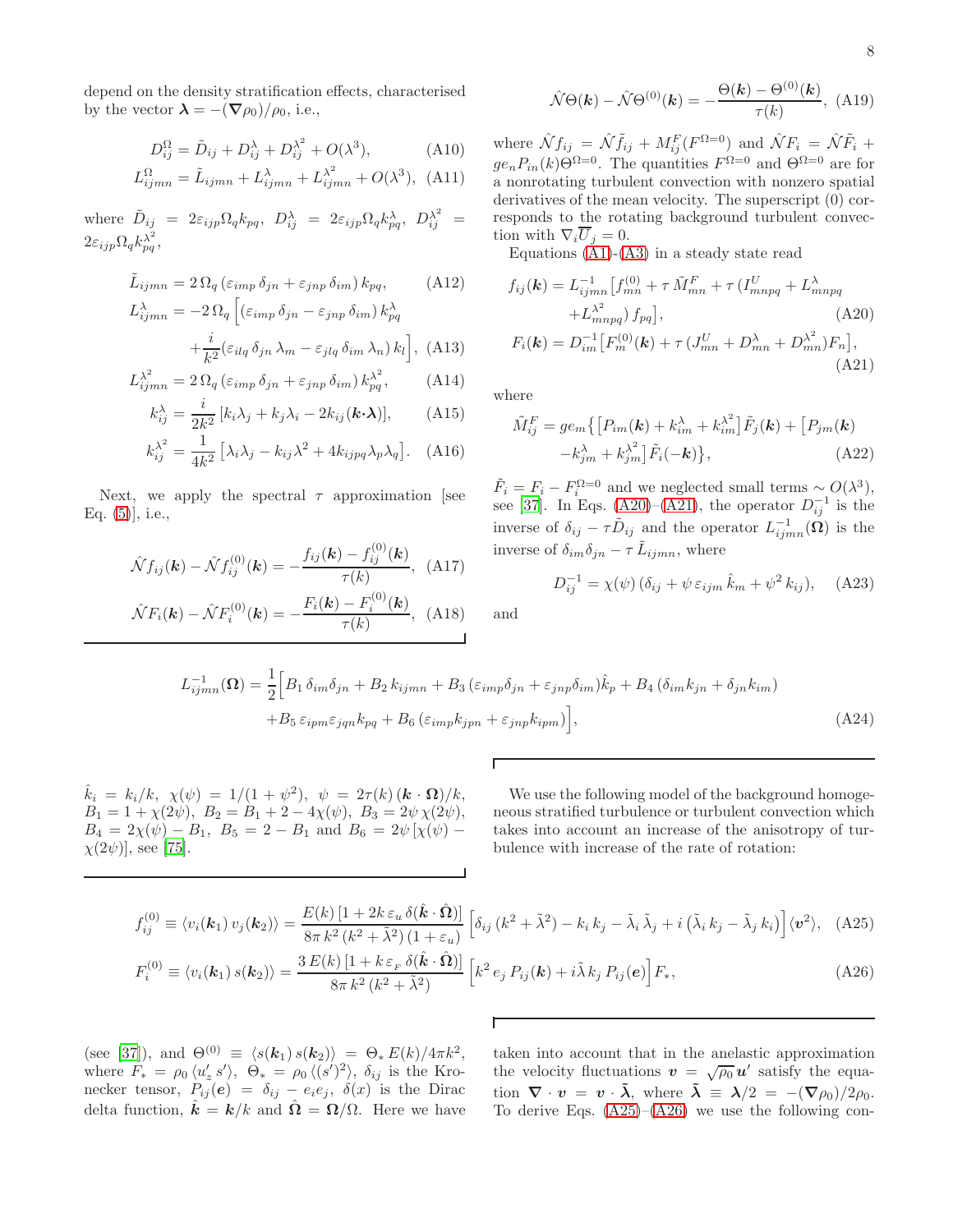ditions: (i) the anelastic approximation in the Fourier space implies that  $(ik_i^{(1)} - \tilde{\lambda}_i) f_{ij}^{(0)}(\mathbf{k}, \mathbf{K}) = 0$ ,  $(ik_j^{(2)} (\tilde{\lambda}_j) f_{ij}^{(0)}(\mathbf{k}, \mathbf{K}) = 0$  and  $(ik_i^{(1)} - \tilde{\lambda}_i) F_i^{(0)}(\mathbf{k}, \mathbf{K}) = 0$ , where  $k_1 \equiv k^{(1)} = k + K/2$  and  $k_2 \equiv k^{(2)} = -k + K/2;$ (ii)  $\int f_{ii}^{(0)}(\mathbf{k}, \mathbf{K}) \exp[i\mathbf{K} \cdot \mathbf{R}] \, d\mathbf{k} \, d\mathbf{K} = \rho_0 \langle \mathbf{u}^2 \rangle^{(0)};$  (iii)  $f_{ij}^{(0)}(\mathbf{k},\mathbf{K})=f_{ji}^{*(0)}(\mathbf{k},\mathbf{K})=f_{ji}^{(0)}(-\mathbf{k},\mathbf{K}).$ 

Solution of Eq. [\(A21\)](#page-7-2) for fast rotation by iterations in small parameter  $\ell_0 \lambda$  reads:

$$
\hat{F}^{(1,U)} = \tau^2 \left( \hat{J}^U \hat{D}^\lambda + \hat{D}^\lambda \hat{J}^U \right) \hat{F}^{(0)}, \quad (A27)
$$

and

$$
\hat{F}^{(2,U)} = \tau^2 \left( \hat{J}^U \hat{D}^\lambda + \hat{D}^\lambda \hat{J}^U \right) \hat{F}^{(0,\lambda)} + \tau^2 \left( \hat{J}^U \hat{D}^{\lambda^2} + \hat{D}^{\lambda^2} \hat{J}^U \right) \hat{F}^{(0)} + \tau^3 \left( \hat{J}^U \hat{D}^\lambda \hat{D}^\lambda + \hat{D}^\lambda \hat{J}^U \hat{D}^\lambda + \hat{D}^\lambda \hat{D}^\lambda \hat{J}^U \right) \hat{F}^{(0)}.
$$
\n(A28)

Here the contribution  $\hat{F}^{(1,U)}$  is linear in the ratio  $\ell_0/H_\rho$ (i.e., it is linear in the parameter  $\ell_0 \lambda$ ), while the contributions  $\hat{F}^{(2,U)}$  is quadratic in  $\ell_0/H_\rho$ , where  $H_\rho = \lambda^{-1}$ ,  $\hat{J}^U \equiv J_{ij}^U(\boldsymbol{k}), \,\hat{D}^{\lambda} \equiv D_{ij}^{\lambda}, \,\hat{D}^{\lambda^2} \equiv D_{ij}^{\lambda^2},$  the vector  $\hat{F}^{(0)}$  is the part of  $F_i^{(0)}$  that is a zero order in  $\lambda$  [i.e., it is proportional to  $k^2 e_j P_{ij}(\mathbf{k})$ , while the operator  $\hat{F}^{(0,\lambda)}$  is the part of  $F_i^{(0)}$  $i^{(0)}$  that is linear in  $\lambda$  [i.e., it is proportional to

 $i\tilde{\lambda} k_j P_{ij}(e)$ . Solution of Eq. [\(A20\)](#page-7-2) for fast rotation by iterations in small parameter  $\ell_0 \lambda$  up to the second-order in this parameter is given by:

<span id="page-8-1"></span>
$$
\hat{f}^{(1,F)} = \tau g \left( \hat{e} \hat{P} \hat{F}^{(1,U)} + \hat{I}^U \tau^2 \hat{e} \hat{P} \hat{D}^\lambda \hat{F}^{(0)} \right), \ (A29)
$$

$$
\hat{f}^{(1,u)} = \tau \left( \hat{I}^U \tau \hat{L}^\lambda + \hat{L}^\lambda \tau \hat{I}^U \right) \hat{f}^{(0)}, \tag{A30}
$$

and

<span id="page-8-2"></span>
$$
\hat{f}^{(2,F)} = \tau g \hat{e} \left( \hat{P} \hat{F}^{(2,U)} + \hat{k}^{\lambda} \hat{F}^{(1,U)} \right) + \tau \hat{L}^{\lambda} \left( \hat{f}^{(1,F)} + \tau \hat{I}^{U} \tau \hat{D}^{\lambda} \hat{F}^{(0)} \right) + \tau g \hat{I}^{U} \tau^{2} \hat{e} \hat{P} \left[ \left( \hat{D}^{\lambda^{2}} + \hat{k}^{\lambda} \hat{D}^{\lambda} \right) \hat{F}^{(0)} + \hat{D}^{\lambda} \hat{F}^{(0,\lambda)} \right]
$$
\n
$$
= \tau g \hat{I}^{U} \tau^{2} \hat{e} \hat{P} \left[ \left( \hat{k}^{\lambda} \hat{D}^{\lambda} + \hat{D}^{\lambda^{2}} \right) \hat{F}^{(0)} + \hat{D}^{\lambda} \hat{F}^{(0,\lambda)} \right] + \tau^{3} g \left[ \hat{L}^{\lambda} \hat{e} \left( \hat{k}^{\lambda} \hat{J}^{U} \hat{F}^{(0)} + \hat{P} \hat{J}^{U} \hat{F}^{(0,\lambda)} \right) + \hat{L}^{\lambda^{2}} \hat{e} \hat{P} \hat{J}^{U} \hat{F}^{(0)} \right]
$$
\n
$$
+ \tau^{3} g \hat{e} \left\{ \hat{P} \left[ \left( \hat{J}^{U} \hat{D}^{\lambda} + \hat{D}^{\lambda} \hat{J}^{U} \right) \hat{F}^{(0,\lambda)} + \left( \hat{J}^{U} \hat{D}^{\lambda^{2}} + \hat{D}^{\lambda^{2}} \hat{J}^{U} \right) \hat{F}^{(0)} \right] + \hat{k}^{\lambda} \left( \hat{J}^{U} \hat{D}^{\lambda} + \hat{D}^{\lambda} \hat{J}^{U} \right) \hat{F}^{(0)} \right\}, \tag{A31}
$$

$$
\hat{f}^{(2,u)} = \tau \left( \hat{I}^U \tau \hat{L}^\lambda + \hat{L}^\lambda \tau \hat{I}^U \right) \hat{f}^{(0,\lambda)} + \tau \left( \hat{I}^U \tau \hat{L}^{\lambda^2} + \hat{L}^{\lambda^2} \tau \hat{I}^U \right) \hat{f}^{(0)} + \tau^2 \hat{L}^\lambda \left( \hat{I}^U \tau \hat{L}^\lambda + \hat{L}^\lambda \tau \hat{I}^U \right) \hat{f}^{(0)}.\tag{A32}
$$

Here the contributions  $\hat{f}^{(1,F)}$  and  $\hat{f}^{(1,u)}$  are linear in the ratio  $\ell_0/H_\rho$ , while the contributions  $\hat{f}^{(2,F)}$  and  $\hat{f}^{(2,u)}$  are quadratic in  $\ell_0/H_\rho$ , and  $\hat{\boldsymbol{e}} \equiv e_i$ ,  $\hat{I}^U \equiv I^U_{ijmn}$ ,  $\hat{P} \equiv P_{ij}(\boldsymbol{k})$ ,  $\hat{k}^{\lambda} \equiv k_{ij}^{\lambda}, \,\hat{L}^{\lambda} \equiv L_{ijmn}^{\lambda}, \,\hat{L}^{\lambda^2} \equiv L_{ijmn}^{\lambda^2},$  and the tensor  $\hat{f}^{(0)}$ is the part of  $f_{ij}^{(0)}$  that is a zero order in  $\lambda$  [i.e., it is proportional to  $k^2 P_{ij}(\mathbf{k})$ , while the tensor  $\hat{f}^{(0,\lambda)}$  is the part of  $f_{ij}^{(0)}$  that is linear in  $\lambda$  [i.e., it is proportional to  $i\left(\tilde{\lambda}_i k_j - \tilde{\lambda}_j k_i\right)].$ 

After integration in  $\boldsymbol{k}$  space in Eqs. [\(A29\)](#page-8-1)–[\(A32\)](#page-8-2) we obtain the rotational contributions to the Reynolds stresses,  $f_{ij} = f_{ij}^{(F,\Omega)} + f_{ij}^{(u,\Omega)}$ , for the fast rotating stratified anisotropic homogeneous turbulence or density stratified turbulent convection for the fast rotation, where  $f_{ij}^{(F,\Omega)}$  and  $f_{ij}^{(u,\Omega)}$ :

<span id="page-8-0"></span>
$$
f_{ij}^{(F,\Omega)} = -A_F \rho_0 \nu_T \Omega \tau_0 \frac{\ell_0^2}{H_P^2} \left\{ e_i e_j \overline{W}_z + 2(\overline{W}_i e_j + \overline{W}_j e_i) + 6 \left[ (\mathbf{e} \times \nabla)_i e_j + (\mathbf{e} \times \nabla)_j e_i \right] \overline{U}_z + (\mathbf{e} \times \nabla)_i \overline{U}_j^{\perp} + (\mathbf{e} \times \nabla)_j \overline{U}_i^{\perp} + 2 \left[ \nabla_i^{\perp} (\mathbf{e} \times \overline{U})_j + \nabla_j^{\perp} (\mathbf{e} \times \overline{U})_i \right] - 4 \nabla_z \left[ (\mathbf{e} \times \overline{U})_i e_j + (\mathbf{e} \times \overline{U})_j e_i \right] \right\},
$$
\n(A33)\n
$$
f_{ij}^{(u,\Omega)} = -\frac{A_u}{2} \rho_0 \nu_T \Omega \tau_0 \frac{\ell_0^2}{H_P^2} \left\{ 4(\overline{W}_i e_j + \overline{W}_j e_i) + 4 \left[ (\mathbf{e} \times \nabla)_i e_j + (\mathbf{e} \times \nabla)_j e_i \right] \overline{U}_z
$$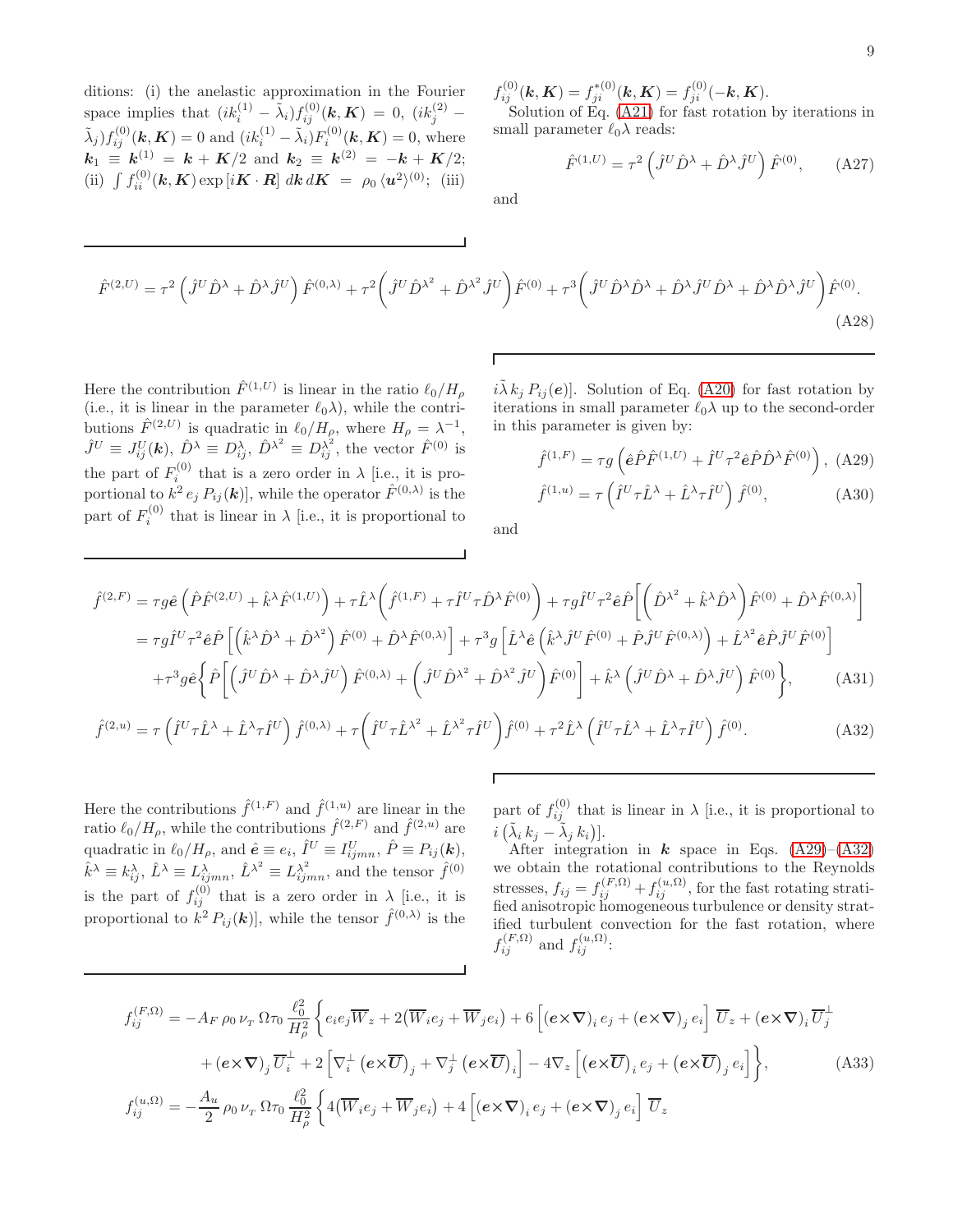$$
+3(q+1)\left[\left(\mathbf{e}\times\boldsymbol{\nabla}\right)_{i}\overline{U}_{j}^{\perp}+\left(\mathbf{e}\times\boldsymbol{\nabla}\right)_{j}\overline{U}_{i}^{\perp}\right]+(3q+7)\left[\nabla_{i}^{\perp}\left(\mathbf{e}\times\overline{\mathbf{U}}\right)_{j}+\nabla_{j}^{\perp}\left(\mathbf{e}\times\overline{\mathbf{U}}\right)_{i}\right]\right\}.
$$
 (A34)

Note that the contributions  $\hat{f}^{(1,F)}$  and  $\hat{f}^{(1,u)}$  (which are linear in  $\ell_0/H_\rho$ ) to  $f_{ij}^{(F,\Omega)}$  and  $f_{ij}^{(u,\Omega)}$  vanish. This implies that only the quadratic contributions,  $\hat{f}^{(2,F)}$  and  $\hat{f}^{(2,u)}$ , in  $\ell_0/H_\rho$  are the leading-order contributions to  $f_{ij}^{(F,\Omega)}$ and  $f_{ij}^{(u,\Omega)}$ .

To integrate over the angles in  $k$ -space, we use the

following integrals:

$$
\int k_{ij}^{\perp} d\varphi = \pi \delta_{ij}^{(2)}, \quad \int k_{ijmn}^{\perp} d\varphi = \frac{\pi}{4} \Delta_{ijmn}^{(2)}, \quad \text{(A35)}
$$

$$
\int k_{ijmnpq}^{\perp} d\varphi = \frac{\pi}{24} \Delta_{ijmnpq}^{(2)}, \quad \text{(A36)}
$$

where  $\delta_{ij}^{(2)} \equiv P_{ij}(\Omega) = \delta_{ij} - \Omega_i \Omega_j / \Omega^2$ ,  $\Delta_{ijmn}^{(2)} = \delta_{ij}^{(2)} \delta_{mn}^{(2)} +$  $\delta_{im}^{(2)}\delta_{jn}^{(2)} + \delta_{in}^{(2)}\delta_{jm}^{(2)}$ , and

$$
\Delta_{ijmnpq}^{(2)} = \Delta_{mnpq}^{(2)} \delta_{ij}^{(2)} + \Delta_{jmnp}^{(2)} \delta_{iq}^{(2)} + \Delta_{imnp}^{(2)} \delta_{jq}^{(2)} + \Delta_{jmnq}^{(2)} \delta_{ip}^{(2)} + \Delta_{imnq}^{(2)} \delta_{jp}^{(2)} + \Delta_{ijmn}^{(2)} \delta_{pq}^{(2)} - \Delta_{ijpq}^{(2)} \delta_{mn}^{(2)}.
$$
 (A37)

Here  $\mathbf{k}^{\perp} = \mathbf{k} - \mathbf{k} \cdot \hat{\mathbf{\Omega}}$  is the wave vector in the plane perpendicular to the angular velocity  $\Omega$  with the polar angle  $\varphi$  in this plane and the corresponding unit vector  $\hat{\mathbf{k}}^{\perp} = \mathbf{k}^{\perp}/k^{\perp}$ . Thus, the following symmetric tensors are defined as  $k_{ij}^{\perp} = \hat{k}_i^{\perp} \hat{k}_j^{\perp}, k_{ijmn}^{\perp} = k_{ij}^{\perp} k_{mn}^{\perp}$  and  $k_{ijmnpq}^{\perp} =$  $k_{ij}^{\perp} k_{mn}^{\perp} k_{pq}^{\perp}$ .

# Appendix B: Equations describing the large-scale instability

To solve system of Eqs. [\(13\)](#page-3-1) and [\(14\)](#page-3-1), we introduce new variables  $\overline{V}(t, x, z)$  and  $\overline{\Phi}(t, x, z)$ :

$$
\rho_0 \overline{U} = [\overline{V}(t, x, z)\rho_0^{1/2}] \mathbf{e}_y + \nabla \times [\overline{\Phi}(t, x, z)\rho_0^{1/2}] \mathbf{e}_y,
$$
\n(B1)

which corresponds to axi-symmetric problem. In the new variables Eqs. [\(13\)](#page-3-1) and [\(14\)](#page-3-1) read

<span id="page-9-0"></span>
$$
\left[\frac{\partial}{\partial t} - \nu_{\scriptscriptstyle T} \left( \Delta - \frac{1}{4H_{\rho}^2} \right) \right] \overline{V} = 2\Omega \left[ \nabla_z - \frac{1}{2H_{\rho}} - \nu_{\scriptscriptstyle T} \tau_0 \frac{\ell_0^2}{H_{\rho}^3} \left[ 2A_F \nabla_x^2 + (A_F - A_u) \left( \nabla_z^2 - \frac{1}{4H_{\rho}^2} \right) \right] \right] \overline{\Phi}, \qquad (B2)
$$
\n
$$
\left( \Delta - \frac{1}{4H_{\rho}^2} \right) \left[ \frac{\partial}{\partial t} - \nu_{\scriptscriptstyle T} \left( \Delta - \frac{1}{4H_{\rho}^2} \right) \right] \overline{\Phi} = -\Omega \left[ 2 \left( \nabla_z + \frac{1}{2H_{\rho}} \right) + \nu_{\scriptscriptstyle T} \tau_0 \frac{\ell_0^2}{H_{\rho}^3} \left[ (5A_F + 4A_u) \nabla_x^2 - 2(A_F - A_u) \left( \nabla_z + \frac{1}{2H_{\rho}} \right)^2 \right] \right] \overline{V}. \qquad (B3)
$$

Г

These equations allow us to study the large-scale instability which results in generation of the mean vorticity for different modes (see Sect. III).

# Appendix C: The role of the centrifugal force in production of large-scale vorticity for vanishing gravity

In this section we study production of large-scale vorticity by fast rotating homogeneous anisotropic turbulence for vanishing gravity. An ensemble averaging of the momentum equation yields the equation for the mean velocity field,  $\overline{U}(t, x)$ , in the reference frame rotating with the constant angular velocity  $\Omega$ :

<span id="page-9-1"></span>
$$
\frac{\partial \overline{U}_i}{\partial t} + (\overline{U} \cdot \nabla) \overline{U}_i = -\frac{\nabla_i \overline{P}}{\overline{\rho}} + \Omega^2 r_i
$$

$$
+ 2(\overline{U} \times \Omega)_i - \frac{1}{\overline{\rho}} \nabla_j \overline{\rho u'_i u'_j}, \tag{C1}
$$

Here  $\overline{P}$  is the mean fluid pressure,  $u'$  are fluctuations of fluid velocity,  $\bar{\rho}$  is the mean fluid density that satisfies the continuity equation written in the anelastic approximation, div  $(\overline{\rho}\,\overline{\bm{U}}) = 0$ , and the vector r is perpendicular to  $\Omega$ . The basic equilibrium is determined by  $\overline{U}_0 = 0$ and  $(\nabla \overline{P}_0)/\overline{\rho}_0 = \Omega^2 r$  for fast rotation, where the equi-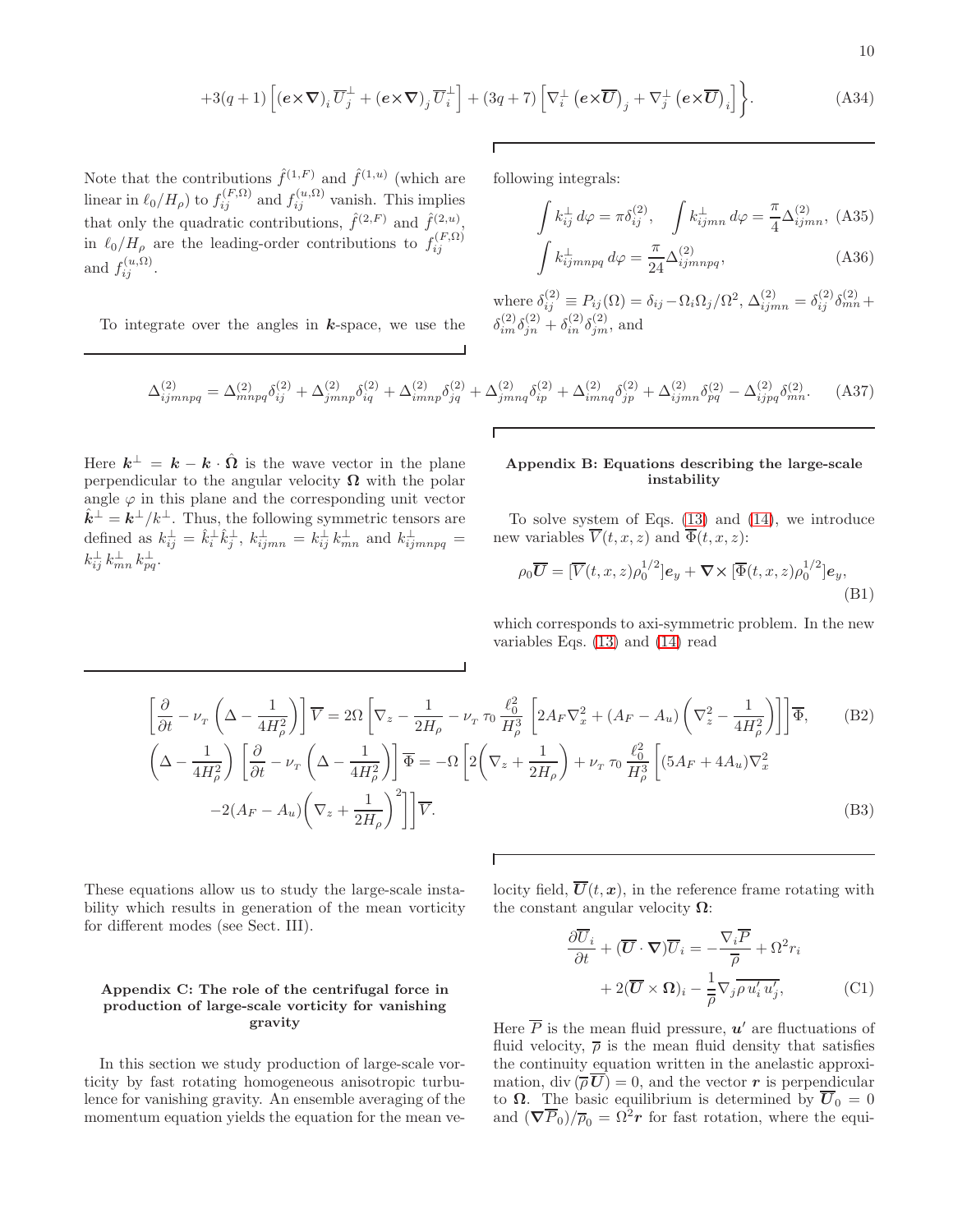librium fluid pressure  $P_0$  and density  $\overline{\rho}_0$  are related by the isothermal equation of state  $\overline{P}_0 = c_s^2 \overline{\rho}_0$  with a constant sound speed  $c_s$ . We use the cylindrical coordinates  $(r, \varphi, z)$ , where the angular velocity  $\Omega$  is directed along the  $z$  axis. The equilibrium profile of the fluid density is given by:

<span id="page-10-0"></span>
$$
\overline{\rho}_0(r) = \rho_* \exp\left(\frac{r^2}{L_{\Omega}^2}\right),\tag{C2}
$$

where  $L_{\Omega} = \sqrt{2}c_{\rm s}/\Omega$ . The second term,  $\Omega^2 r_i$ , in the right hand side of Eq. [\(C1\)](#page-9-1) for the mean fluid velocity is the centrifugal force, which causes the inhomogeneous density distribution [\(C2\)](#page-10-0) in the plane perpendicular to the angular velocity  $\Omega$ . In the previous sections, we consider a fast rotating turbulent convection, where in the momentum equation we have taken into the Coriolis force, but neglected the centrifugal force. The centrifugal force should be taken into account only when  $\Omega \geq (g/R)^{1/2}$ , where  $R$  is the radius (or a typical horizontal scale of the motions).

To obtain the rotational contribution to the Reynolds stress, we use the same approach which has been applied in previous sections, but for isothermal turbulence (i.e., in the absence of the heat flux  $\boldsymbol{F}$ ) and with the inhomogeneous fluid density in radial direction (perpendicular to  $\Omega$ ). The equation for the Reynolds stress in the k space coincides with Eq. [\(A20\)](#page-7-2) in Appendix A with the vanishing term  $\tau \tilde{M}_{mn}^F$ . Integrating in **k** space in this equation, we obtain the contribution to the Reynolds stress caused by a fast rotation:

$$
f_{ij}^{\Omega} = \left[ \left( \mathbf{\Omega} \times \mathbf{\lambda}^{(\Omega)} \right)_i \lambda_j^{(\Omega)} + \left( \mathbf{\Omega} \times \mathbf{\lambda}^{(\Omega)} \right)_j \lambda_i^{(\Omega)} \right] \frac{\overline{\rho}_0 u_0 \ell_0^3 \varepsilon_u}{5(1 + \varepsilon_u)}.
$$
\n(C3)

This equation has been derived in [\[37](#page-11-27)] (see the first two terms in the right hand side of Eq. (B13) in Appendix B of Ref.  $[37]$ , where now the unit vector  $e$  is perpendicular to  $\Omega$ ). Here  $\lambda^{(\Omega)} = -(\nabla \overline{\rho}_0)/\overline{\rho}_0 = -r/L_{\Omega}^2$  [see Eq. [\(C2\)](#page-10-0)] and the radius-vector r is perpendicular to  $\Omega$ .

In the cylindrical coordinates  $(r, \varphi, z)$ , the  $\varphi$ component of the mean velocity is determined by the following equation:

<span id="page-10-1"></span>
$$
\overline{\rho}_0 \frac{\partial \overline{U}_{\varphi}}{\partial t} = -\frac{1}{r^2} \frac{\partial}{\partial r} \Big[ r^2 \left( f_{r\varphi}^{\Omega} + f_{r\varphi}^{\nu} \right) \Big] + 2 \, \overline{\rho}_0 \, (\overline{\mathbf{U}} \times \Omega)_{\varphi},\tag{C4}
$$

where the contribution to the Reynolds stress caused by uniform rotation is given by

$$
f_{r\varphi}^{\Omega} = \overline{\rho}_0 \nu_r \frac{3\Omega \,\varepsilon_u}{5(1+\varepsilon_u)} \left(\frac{\ell_0^2}{L_\Omega^4}\right) r^2, \tag{C5}
$$

while the contribution to the Reynolds stress caused by turbulent viscosity is

$$
f_{r\varphi}^{\nu} = \overline{\rho}_0 \nu_r r \frac{\partial}{\partial r} \left( \frac{\overline{U}_{\varphi}}{r} \right). \tag{C6}
$$

For simplicity we have considered the case when the radial dependence of the mean velocity is the strongest one, i.e.,  $\overline{U}_{\varphi} = \overline{U}_{\varphi}(t,r)$ . This implies that the last term in the right hand side of Eq. [\(C4\)](#page-10-1) vanishes. We also neglect here a small kinematic viscosity in comparison with the turbulent viscosity.

The steady-state solution of Eq. [\(C4\)](#page-10-1) reads

$$
\overline{U}_{\varphi}^{(\text{steady})}(r) = \frac{3\Omega \,\varepsilon_u}{10(1 + \varepsilon_u)} \left(\frac{\ell_0^2}{L_{\Omega}^4}\right) r^3,\tag{C7}
$$

which yields the vertical mean vorticity as

<span id="page-10-2"></span>
$$
\overline{W}_{z}^{(\text{steady})}(r) \equiv \frac{1}{r} \frac{\partial}{\partial r} \left( r \, \overline{U}_{\varphi}^{(\text{steady})} \right)
$$

$$
= \frac{6\Omega \, \varepsilon_u}{5(1 + \varepsilon_u)} \left( \frac{\ell_0^2}{L_{\Omega}^4} \right) r^2. \tag{C8}
$$

Therefore, the balance between the contributions  $f_{r\varphi}^{\Omega}$ to the Reynolds stress caused by a fast rotation and that caused by the turbulent viscosity,  $f^{\nu}_{r\varphi}$ , determines the produced time-independent large-scale vorticity,  $\overline{W}_z^{(\text{steady})}$  $\sum_{z}^{(\text{steady})}(r)$ , see Eq. [\(C8\)](#page-10-2).

In the absence of the contribution  $f_{r\varphi}^{\Omega}$  to the Reynolds stress caused by a fast uniform rotation, Eq. [\(C4\)](#page-10-1) for  $\overline{\Omega}_{\varphi}(t,r) \equiv \overline{U}_{\varphi}/r$  reads:

$$
\frac{\partial \overline{\Omega}_{\varphi}}{\partial t} = \nu_{\scriptscriptstyle T} \left[ \frac{\partial^2 \overline{\Omega}_{\varphi}}{\partial r^2} + \frac{3}{r} \left( 1 + \frac{2 r^2}{3 L_{\Omega}^2} \right) \frac{\partial \overline{\Omega}_{\varphi}}{\partial r} \right]. \tag{C9}
$$

This equation has a decaying solution for  $\overline{\Omega}_{\varphi}$  caused by the turbulent viscosity:

$$
\overline{\Omega}_{\varphi}(t,r) = 2C_* \, \Omega \, \exp(-\gamma_{\text{dec}}t) \, \Phi\left(\frac{\gamma_{\text{dec}} L_{\Omega}^2}{2\nu_{\tau}}, 2, -\frac{r^2}{2L_{\Omega}^2}\right),\tag{C10}
$$

where  $\Phi(a, b, z)$  is the degenerate hypergeometric function,  $\gamma_{\text{dec}}$  is the damping rate due to the turbulent viscosity and  $C_*$  is a free constant. For  $r \ll L_{\Omega}$ , this solution reads:

<span id="page-10-3"></span>
$$
\overline{\Omega}_{\varphi}(t,r) = 2C_* \, \Omega \, \exp(-\gamma_{\text{dec}}t) \left(1 - \frac{\gamma_{\text{dec}}r^2}{4\nu_r}\right). \text{(C11)}
$$

In Eq. [\(C11\)](#page-10-3) we have to exclude a uniform rotation, so that the vertical mean vorticity corresponding to the decaying solution is given by:

$$
\overline{W}_z^{(\text{decay})}(t, r) \equiv \frac{1}{r} \frac{\partial}{\partial r} \left( r^2 \overline{\Omega}_{\varphi} \right)
$$

$$
= -C_* \Omega \frac{\gamma_{\text{dec}} r^2}{4\nu_r} \exp(-\gamma_{\text{dec}} t). (C12)
$$

The total mean vertical vorticity,  $\overline{W}_z^{(\text{tot})}$  $z^{(\text{tot})}$ , is determined by the sum of homogeneous and inhomogeneous solu-tions of Eq. [\(C4\)](#page-10-1), i.e.,  $\overline{W}_z^{(\text{tot})}$  $\sum_{z}^{(\cos)}$  is given by the sum of the stationary and decaying solutions,  $\overline{W}_z^{(\text{tot})} \equiv \overline{W}_z^{(\text{steady})}$  +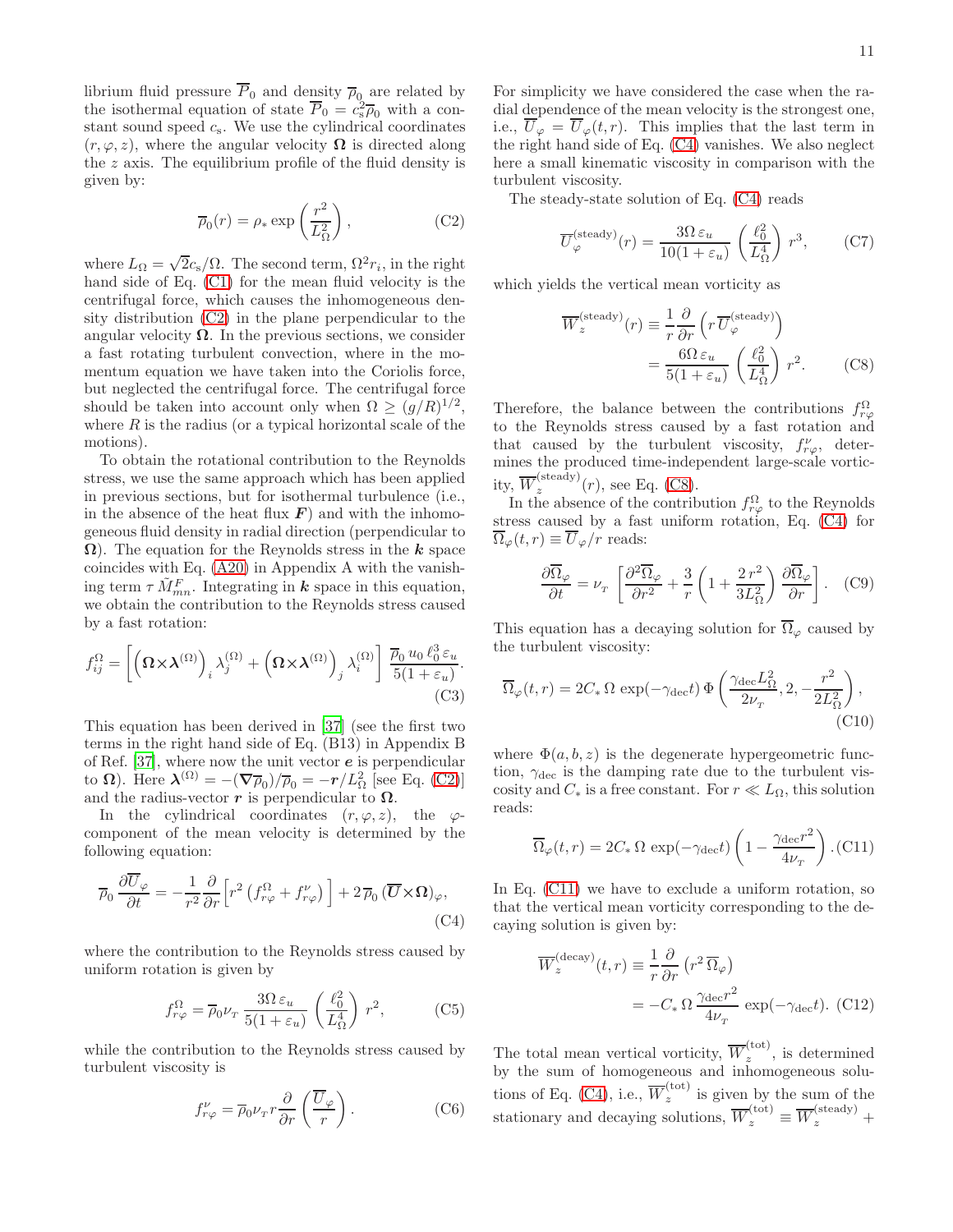$\overline{W}_z^{(\mathrm{decay})}$  $\sum_{z}$ . The free constant  $C_*$  is determined by the initial condition:  $\overline{W}_z^{(\text{tot})}$  $f_c^{(00)}(t=0) = 0$ , so that:

$$
C_* = \frac{6\varepsilon_u}{5(1+\varepsilon_u)} \left(\frac{\ell_0^2 \nu_T}{L_\Omega^4 \gamma}\right). \tag{C13}
$$

Therefore, the total mean vertical vorticity for  $r \ll L_{\Omega}$ reads:

$$
\overline{W}_z^{(\text{tot})} = \frac{6 \Omega \varepsilon_u}{5(1 + \varepsilon_u)} \left(\frac{\ell_0^2 r^2}{L_{\Omega}^4}\right) \left[1 - \exp(-\gamma_{\text{dec}}t)\right].\tag{C14}
$$

At small times,  $\gamma_{\text{dec}} t \ll 1$ , we obtain a linear in time

- <span id="page-11-0"></span>[1] H.J. Lugt, Vortex Flow in Nature and Technology (J. Wiley and Sons, New York, 1983).
- [2] J. Pedlosky, Geophysical Fluid Dynamics (Springer, New York, 1987).
- <span id="page-11-1"></span>[3] A.J. Chorin, *Vorticity and Turbulence* (Springer, New York, 1994).
- <span id="page-11-2"></span>[4] G. K. Batchelor, *The theory of homogeneous turbulence* (Cambridge Univ. Press., New York, 1953).
- <span id="page-11-3"></span>[5] H.K. Moffatt, Magnetic Field Generation in Electrically Conducting Fluids (Cambridge University Press, New York, 1978).
- <span id="page-11-4"></span>[6] S.S. Moiseev, R.Z. Sagdeev, A.V. Tur, G.A. Khomenko, and A.M. Shukurov, Sov. Phys. Dokl. 28, 925 (1983) [Dokl. Acad. Nauk SSSR 273, 549 (1983)].
- [7] G.A. Khomenko, S.S. Moiseev and A.V. Tur, J. Fluid Mech. 225, 355 (1991).
- <span id="page-11-5"></span>[8] O.G. Chkhetiany, S.S. Moiseev, A.S. Petrosyan and R.Z. Sagdeev, Physica Scripta 49, 214 (1994).
- <span id="page-11-6"></span>[9] U. Frisch, Zh. S. She and P. L. Sulem, Physica D 28, 382 (1987).
- [10] U. Frisch, H. Scholl, Zh. S. She and P. L. Sulem, Fluid Dyn. Res. 3, 295 (1988).
- <span id="page-11-7"></span>[11] L. L. Kitchatinov, G. Rüdiger, and G. Khomenko, Astron. Astroph. 287, 320 (1994).
- <span id="page-11-8"></span>[12] A. Brandenburg and B. Rekowski, Astron. Astroph. 379, 1153 (2001).
- <span id="page-11-9"></span>[13] M. J. Korpi, A. Brandenburg, A. Shukurov, I. Tuominen, and Å. Nordlund, Astrophys. J. Lett. **514**, L99 (1999).
- <span id="page-11-10"></span>[14] M. J. Käpylä, F. A. Gent, M. S. Väisälä, and G. R. Sarson, Astron. Astrophys. 611, A15 (2018).
- <span id="page-11-11"></span>[15] A. Ruzmaikin, D. Sokoloff and A. Shukurov, Mon. Not. Roy. Astron. Soc. 241, 1 (1989).
- <span id="page-11-12"></span>[16] T. Elperin, N. Kleeorin and I. Rogachevskii, Phys. Rev. E 68, 016311 (2003).
- <span id="page-11-13"></span>[17] T. Elperin, I. Golubev, N. Kleeorin and I. Rogachevskii, Phys. Rev. E 76, 066310 (2007).
- <span id="page-11-14"></span>[18] T. A. Yousef, T. Heinemann, A. A. Schekochihin, N. Kleeorin, I. Rogachevskii, A. B. Iskakov, S. C. Cowley, and J. C. McWilliams, Phys. Rev. Lett. 100, 184501 (2008).
- <span id="page-11-15"></span>[19] P. J. Käpylä, Dh. Mitra, and A. Brandenburg, Phys. Rev. E 79, 016302 (2009).
- <span id="page-11-16"></span>[20] L. Prandtl, Essentials of Fluid Dynamics (Blackie, London, 1952).
- <span id="page-11-17"></span>[21] P. Bradshaw, Ann. Rev. Fluid Mech. 19, 53 (1987).

growing solution for the total mean vertical vorticity:

$$
\overline{W}_z^{(\text{tot})} = \frac{6 \,\Omega \,\varepsilon_u}{5(1 + \varepsilon_u)} \left(\frac{\ell_0^2 \, r^2}{L_\Omega}\right) \,\gamma_{\text{dec}}t. \tag{C15}
$$

Therefore, a combined effect of a fast rotation and horizontal inhomogeneity of the fluid density (caused by the centrifugal force) results in the production of the largescale vertical vorticity in an anisotropic turbulence. A balance between the effective force caused by the rotational contributions to the Reynolds stress and that due to the turbulent viscosity determines the vertical component of the large-scale vorticity given by Eq. [\(C8\)](#page-10-2).

- <span id="page-11-18"></span>[22] N. Yokoi and A. Yoshizawa, Phys. Fluids 5, 464 (1993).
- [23] N. Yokoi and A. Brandenburg, Phys. Rev. E 93, 033125  $(2016).$
- [24] K. Inagaki, N. Yokoi, and F. Hamba, Phys. Rev. Fluids 2, 114605 (2017).
- <span id="page-11-19"></span>[25] N. Kleeorin and I. Rogachevskii, J. Plasma Phys. 84, 735840303 (2018).
- <span id="page-11-20"></span>[26] K. L. Chan, Astron. Nachr. 328, 1059 (2007); K. L. Chan and H. G. Mayr, Earth and Planetary Sci. Lett. 371-372, 212 (2013).
- <span id="page-11-24"></span>[27] P. J. Käpylä, M. J. Mantere, and T. Hackman, Astrophys. J. 742, 34 (2011).
- <span id="page-11-21"></span>[28] M. J. Mantere, P. J. Käpylä, and T. Hackman, Astron. Nachr. 332, 876 (2011).
- <span id="page-11-22"></span>[29] C. Guervilly, D. W. Hughes, and C. A. Jones, J. Fluid Mech. 758, 407 (2014).
- [30] C. Guervilly, D. W. Hughes, and C. A. Jones, Phys. Rev. E 91, 041001(R) (2015).
- [31] A. M. Rubio, K. Julien, E. Knobloch, and J. B. Weiss, Phys. Rev. Lett. 112, 144501 (2014).
- [32] B. Favier, L. J. Silvers, and M. R. E. Proctor, Phys. Fluids 26, 096605 (2014).
- <span id="page-11-23"></span>[33] B. Favier, C. Guervilly and E. Knobloch, J. Fluid Mech. 864, R1 (2019).
- <span id="page-11-25"></span>[34] P. S. Marcus, Annu. Rev. Astron. Astrophys. 31, 523 (1993).
- <span id="page-11-34"></span>[35] A. Sanchez-Lavega, F. Colas, J. Lecacheux, et al. Nature 353, 397 (1991).
- <span id="page-11-26"></span>[36] M. Heimpel and J. Aurnou, Icarus 187, 540 (2007).<br>[37] I. Rogachevskii and N. Kleeorin, J. Plasma Phys.
- <span id="page-11-27"></span>I. Rogachevskii and N. Kleeorin, J. Plasma Phys. 84, 735840201 (2018).
- <span id="page-11-28"></span>[38] P. H. Roberts and A. M. Soward, Astron. Nachr. 296, 49 (1975).
- <span id="page-11-29"></span>[39] N. Kleeorin, I. Rogachevskii, and A. Ruzmaikin, Sov. Phys. JETP 70, 878 (1990); N. Kleeorin, M. Mond, and I. Rogachevskii, Astron. Astrophys. 307, 293 (1996).
- <span id="page-11-31"></span>[40] S. A. Orszag, J. Fluid Mech. **41**, 363 (1970), and references therein.
- <span id="page-11-30"></span>[41] A. Pouquet, U. Frisch, and J. Leorat, J. Fluid Mech. 77, 321 (1976).
- <span id="page-11-32"></span>[42] A. S. Monin and A. M. Yaglom, Statistical Fluid Mechanics (MIT Press, Cambridge, Massachusetts, 1975), and references therein.
- <span id="page-11-33"></span>[43] W. D. McComb, The Physics of Fluid Turbulence (Clarendon, Oxford, 1990).